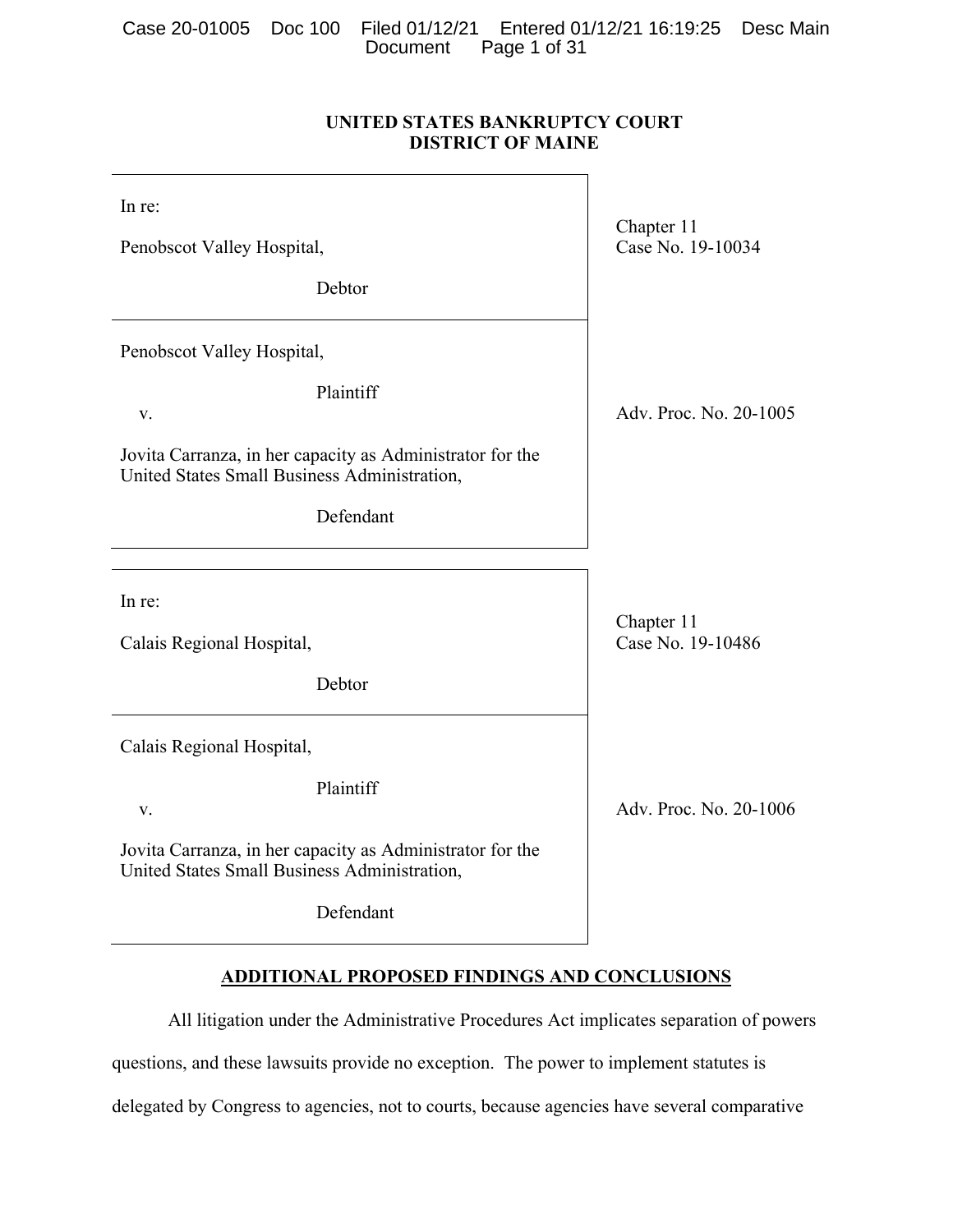#### Case 20-01005 Doc 100 Filed 01/12/21 Entered 01/12/21 16:19:25 Desc Main Document Page 2 of 31

advantages in making policy judgments. *See* Kisor v. Wilkie, 139 S. Ct. 2400, 2413 (2019). Unlike courts, agencies are politically accountable: "they are subject to the supervision of the President, who in turn answers to the public." Id. Congress delegates legislative authority explicitly in some circumstances and implicitly in others. United States v. Mead Corp., 533 U.S. 218, 229 (2001). Implicit delegation may occur, as it has here, where it is "apparent from the agency's generally conferred authority and other statutory circumstances that Congress would expect the agency to be able to speak with the force of law when it . . . fills a space in the enacted  $\text{law}[\cdot]'$  <u>Id.</u>

These proceedings concern a rule adopted by the Small Business Administration ("SBA") excluding debtors in bankruptcy from participating in the Paycheck Protection Program (the "PPP"). The plaintiffs—Penobscot Valley Hospital and Calais Regional Hospital (the "Hospitals")—have consistently asked this Court to cast aside the SBA's rule and declare them eligible to participate in the PPP. The arguments advanced in support of this remedy have evolved over time. What began as a challenge to the SBA's authority to implement the bankruptcy exclusion, coupled with a claim of unlawful discrimination under 11 U.S.C. § 525, has morphed into an argument that the SBA ran afoul of the procedures outlined in the Administrative Procedures Act ("APA"). Although the Hospitals make detailed arguments under the rubric of the APA on recommittal, their fundamental grievance is what it always has been: they challenge the wisdom of the bankruptcy exclusion and ask the Court to substitute their policy preference for the SBA's. But it is not for the Judiciary to second-guess a reasonable rule promulgated by an agency in the exercise of the authority delegated by Congress. As such, the Hospitals' challenge must fail. *See* Chevron, U.S.A., Inc. v. Natural Res. Def. Council, Inc., 467 U.S. 837, 866 (1984) ("When a challenge to an agency construction of a statutory provision,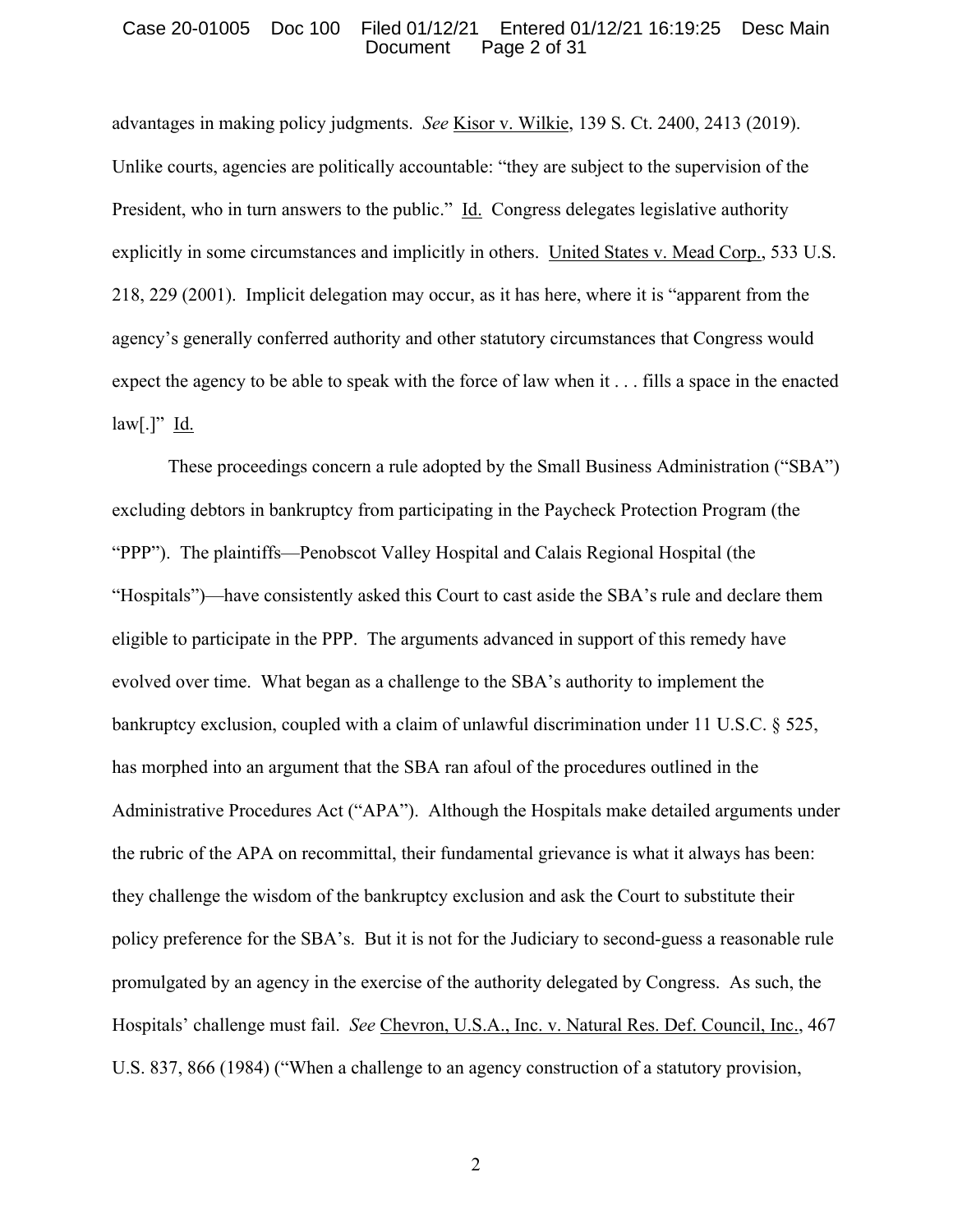#### Case 20-01005 Doc 100 Filed 01/12/21 Entered 01/12/21 16:19:25 Desc Main Document Page 3 of 31

fairly conceptualized, really centers on the wisdom of the agency's policy, rather than whether it is a reasonable choice within a gap left open by Congress, the challenge must fail.").

# **I. PROCEDURAL BACKGROUND**

These proceedings began on April 27, 2020. Due to the time-sensitive nature of the relief sought by the Hospitals, the Court conducted an expedited trial on May 27 and issued proposed findings and conclusions one week later. Following an objection from the Hospitals under Fed. R. Bankr. P. 9033(b), proceedings commenced in the District Court. With its response to that objection, the SBA filed a declaration that had not been offered in evidence during the trial. The District Court adopted and accepted, in part, this Court's proposed findings and conclusions. The proceedings were then recommitted to this Court for consideration of certain questions, including the significance of the declaration filed by the SBA.

After recommittal, the Hospitals were granted the opportunity to conduct limited discovery. Based on representations from the Hospitals about the nature and extent of discovery necessary, the Court allowed a discovery period of approximately six weeks. The parties were instructed to contact the Court upon completion of discovery to schedule a further hearing. After several months, the Court convened a status conference and learned that the parties were mired in a discovery dispute. The Court then issued an order resolving that dispute and entertained oral arguments from the parties.

The District Court recommitted a particular aspect of these proceedings to this Court for further consideration—namely, the proposed conclusion that the bankruptcy exclusion is within the bounds of a reasonable interpretation of the Coronavirus Aid, Relief, and Economic Security Act (the "CARES Act"), Pub. L. No. 116-136, 134 Stat. 281 (2020). Specifically, this Court is tasked with: (i) resolving the "possible discrepancy" [Dkt. No. 78, p. 6] between the declaration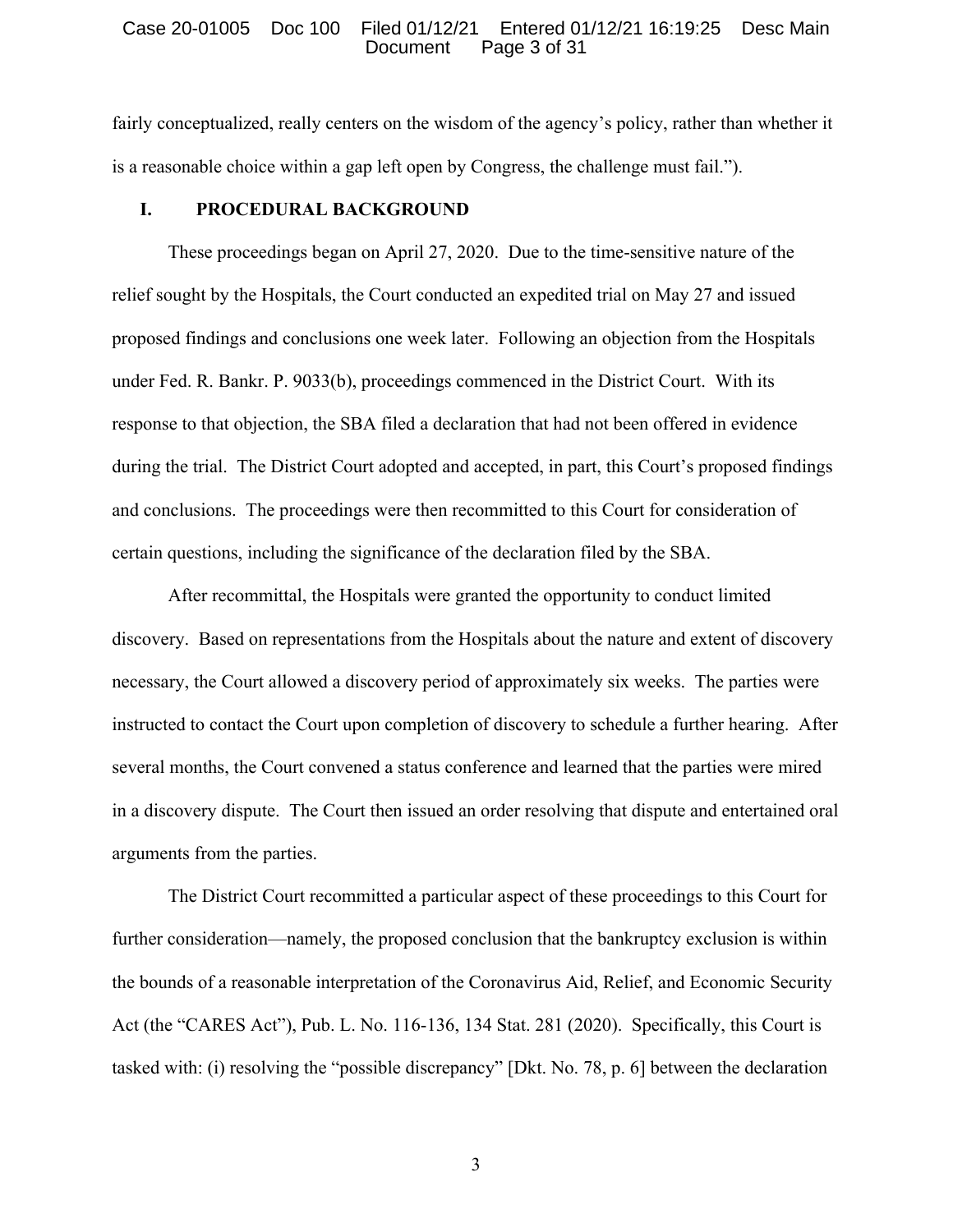## Case 20-01005 Doc 100 Filed 01/12/21 Entered 01/12/21 16:19:25 Desc Main Document Page 4 of 31

filed with the District Court (the "Maine Miller Declaration") and another declaration filed in similar litigation in Vermont (the "Vermont Miller Declaration"); (ii) determining whether the bankruptcy exclusion is a reasonable construction of the CARES Act under the second step of the analysis articulated in Chevron; and (iii) determining whether the bankruptcy exclusion is "arbitrary and capricious" under the standard established in Motor Vehicle Mfrs. Ass'n of the U.S., Inc. v. State Farm Mut. Auto. Ins. Co., 463 U.S. 29, 43 (1983).

# **II. PROPOSED FINDINGS AND CONCLUSIONS**

 To the extent that the District Court adopted and accepted the proposed findings and conclusions issued previously, those findings and conclusions are fully incorporated here. Despite that incorporation, certain information contained in the initial findings and conclusions may be reproduced here for the ease of the reader. Before completing the tasks assigned on recommittal, an orientation is in order, starting with the authority conferred upon the SBA in relation to loans under Section 7(a) of the Small Business Act, canvassing the pertinent provisions of the PPP, tracking through the promulgation of the bankruptcy exclusion, and concluding with a review of the two Miller declarations.<sup>1</sup>

## **A. The Small Business Administration and Section 7(a) Loans Generally**

Because Congress tasked the SBA with administering the PPP under a loan program that was in place long before the passage of the CARES Act, "understanding the SBA's functions and that pre-existing loan program helps put the issues in context." USF Fed. Credit Union v. Gateway Radiology Consultants, P.A. (In re Gateway Radiology Consultants, P.A.), ---

 $1$  On recommittal, the Hospitals asked this Court to make additional proposed findings, a number of which straddle or even cross the (sometimes but not always blurry) line separating factual findings from legal conclusions. To the extent that the factual record and the law permit, the Court has made the findings and conclusions requested, and incorporated them below. To the extent that the requested findings and conclusions do not appear below, they lack merit as a matter of law or lack support in the record, as applicable, and the Court therefore declines to make them.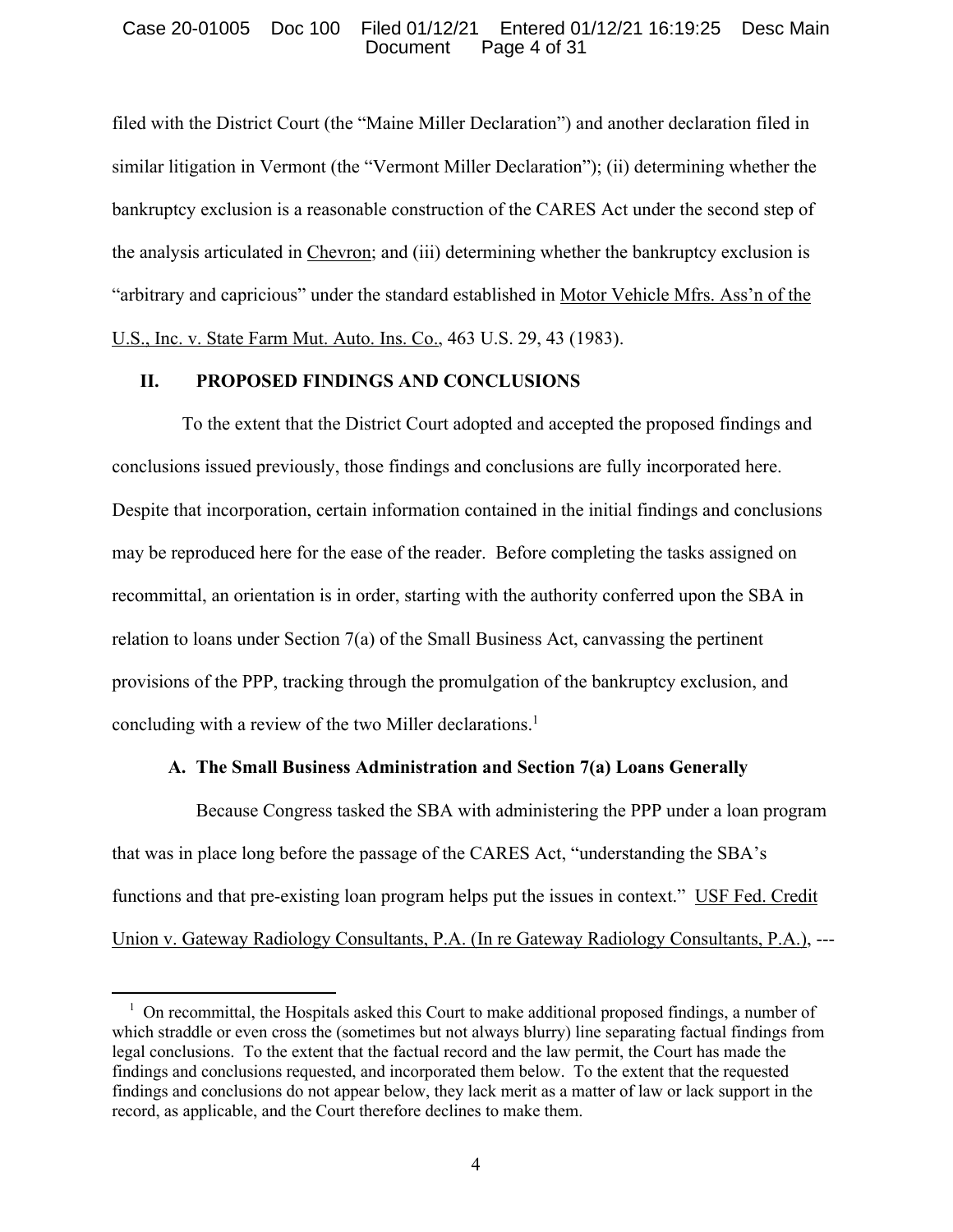# Case 20-01005 Doc 100 Filed 01/12/21 Entered 01/12/21 16:19:25 Desc Main Document Page 5 of 31

F.3d ---, 2020 WL 7579338, at \*2 (11th Cir. Dec. 22, 2020). When it passed the Small Business Act of 1953 (codified as amended at 15 U.S.C. §§ 631-657), Congress declared that "the Government should aid, counsel, assist, and protect insofar as is possible the interests of smallbusiness concerns in order to preserve free competitive enterprise . . . and to maintain and strengthen the overall economy of the Nation." 15 U.S.C. § 631(a). To carry out these policies, Congress created the SBA, an agency that would serve "under the general direction and supervision of the President[,]" 15 U.S.C.  $\&$  633(a), and vested management of the SBA in a single Administrator, to be "appointed from civilian life by the President, by and with the advice and consent of the Senate," id.  $\S$  633(b)(1). "The Administration was given extraordinarily broad powers to accomplish [its] important objectives, including that of lending money to small businesses whenever they could not get necessary loans on reasonable terms from private lenders." SBA v. McClellan, 364 U.S. 446, 447 (1960) (footnote omitted).

Section 7(a) of the Small Business Act empowers the SBA to make loans to small businesses directly or indirectly—through loan guarantees—"to the extent and in such amounts as provided . . . in appropriation Acts[.]" 15 U.S.C. § 636(a). When it comes to these loans, commonly known as Section 7(a) loans, the Administrator has expansive rulemaking authority. The Administrator is generally empowered to "make such rules and regulations as [she] deems necessary to carry out the authority vested in [her,]" 15 U.S.C. § 634(b)(6), and to "take any and all actions . . . when [she] determines such actions are necessary or desirable in making . . . or otherwise dealing with or realizing on loans[,] id.  $\S$  634(b)(7). The Administrator also serves on the Loan Policy Board of the SBA, along with the Secretary of Treasury and the Secretary of Commerce, and in that capacity establishes:

general policies (particularly with reference to the public interest involved in the granting and denial of applications for financial assistance by the Administration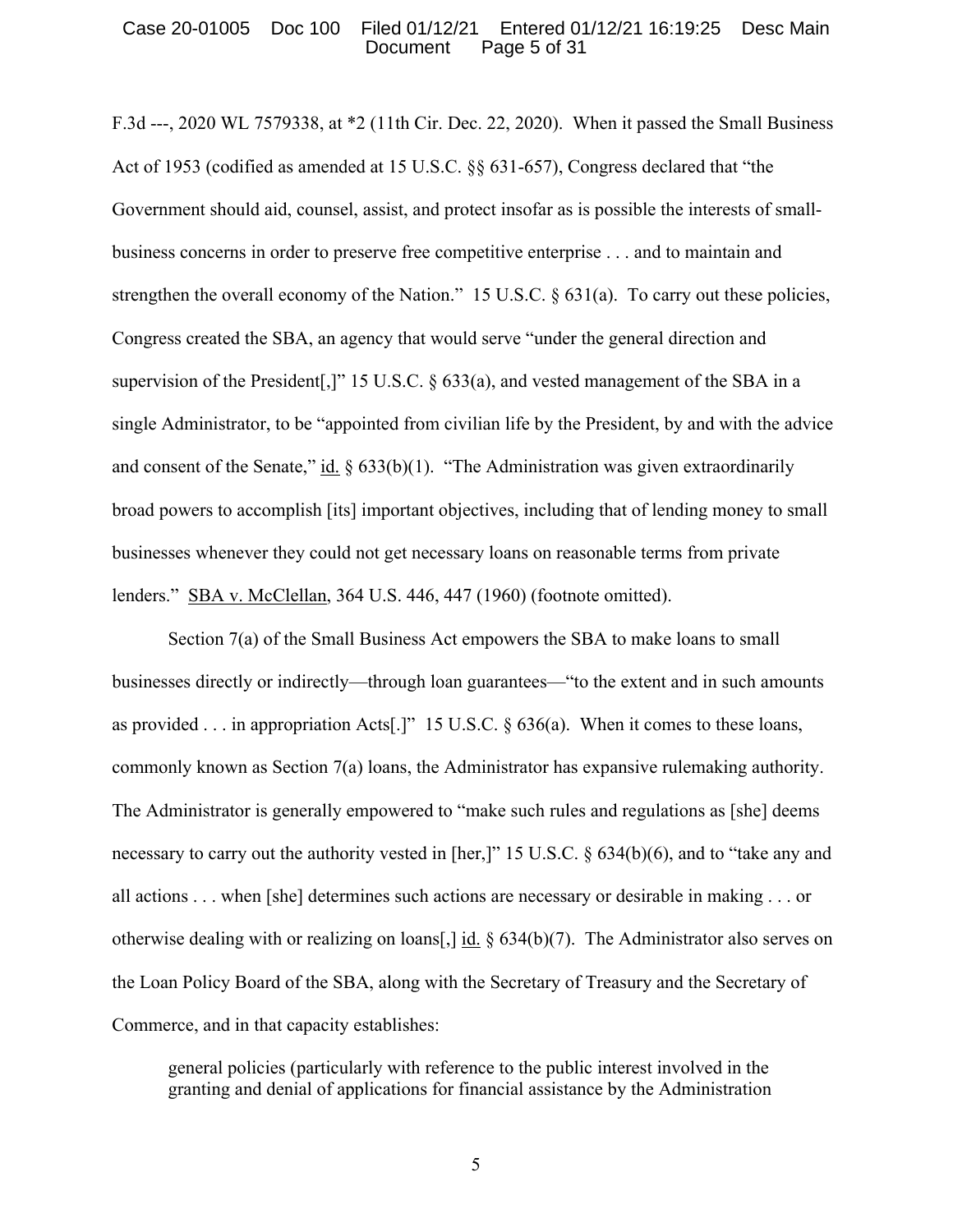#### Case 20-01005 Doc 100 Filed 01/12/21 Entered 01/12/21 16:19:25 Desc Main Document Page 6 of 31

and with reference to the coordination of the functions of the Administration with other activities and policies of the Government), which shall govern the granting and denial of applications for financial assistance by the Administration.

# 15 U.S.C. § 633(d).

In the exercise of its authority to lend under Section 7(a) and to make rules and policies for such lending, the SBA is constrained and guided by the terms of the statute. Among those terms is the requirement that Section 7(a) loans "shall be of such sound value or so secured as reasonably to assure repayment [I]" 15 U.S.C.  $\S$  636(a)(6). To ensure that a loan will be "so sound as to reasonably assure repayment[,]" the SBA's lending criteria involve consideration of nine factors, including the applicant's credit history. 13 C.F.R. § 120.150. For Section 7(a) loans, the SBA also considers an applicant's bankruptcy history; applicants are asked to disclose prior bankruptcy filings on Form 1919, the loan application form.

## **B. The Paycheck Protection Program**

The CARES Act became law on March 27, 2020, creating the PPP and nestling it within the existing Section 7(a) framework. *See* Pub. L. No. 116-136, § 1102(a), 134 Stat. 281, 286. As its name suggests, the PPP was designed to keep American workers on payrolls despite the economic impacts of COVID-19. To achieve this objective, the PPP authorized small business loans that would qualify for forgiveness if used to fund specific expenses, including payroll costs, during a defined period. *See* Pub. L. No. 116-136, § 1106(b), 134 Stat. 281, 298.

For PPP loans, the CARES Act amended Section 7(a) of the Small Business Act, 15 U.S.C. § 636(a), in a number of ways, but left other aspects of Section 7(a) in place. Most provisions relating to the PPP were located in a new paragraph at the end of 15 U.S.C. § 636(a). *See* Pub. L. No. 116-136, § 1102(a)(2), 134 Stat. 281, 286. Except as otherwise set forth in that new paragraph—number (36)—Congress provided that "the Administrator may guarantee [PPP]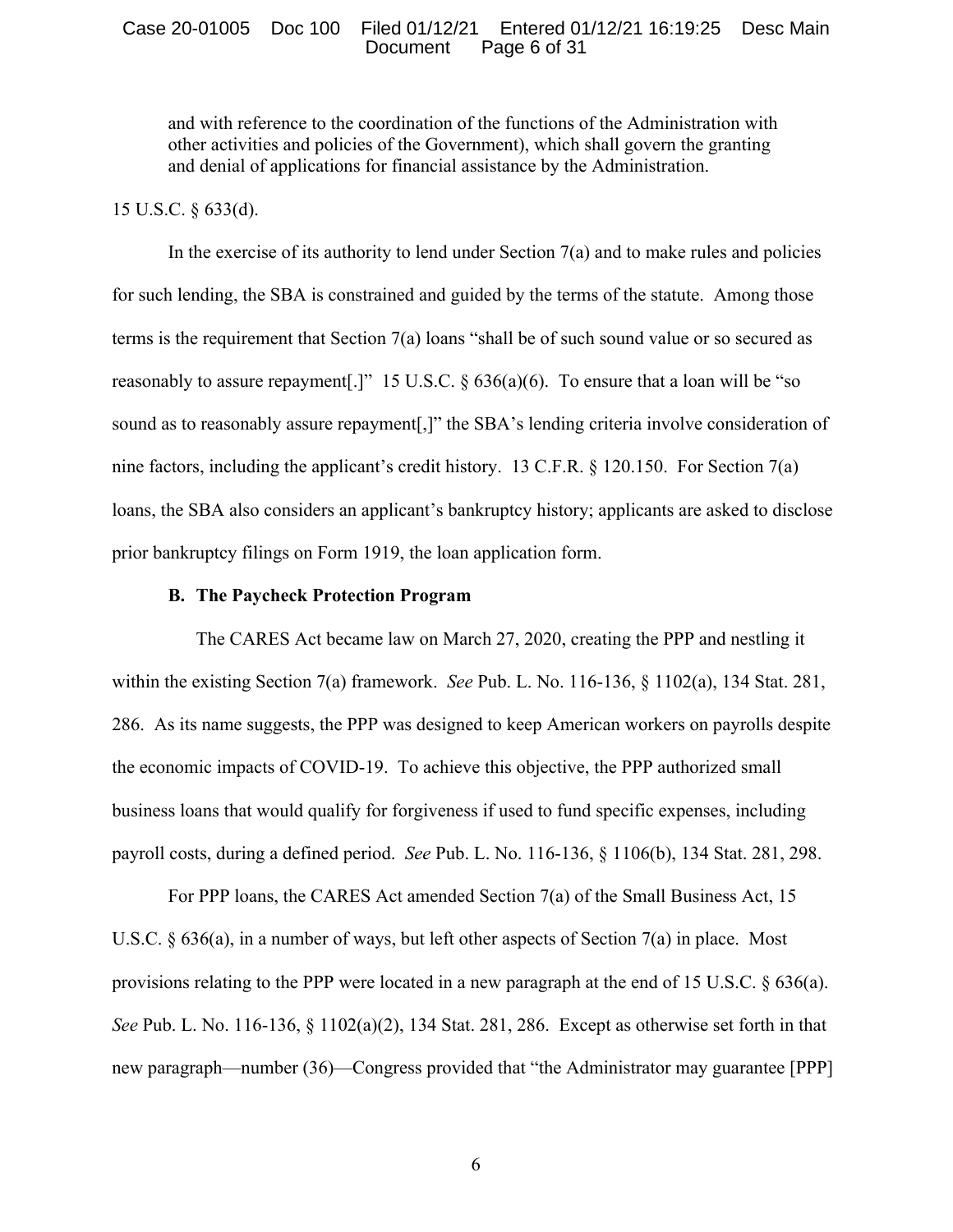#### Case 20-01005 Doc 100 Filed 01/12/21 Entered 01/12/21 16:19:25 Desc Main Document Page 7 of 31

loans under the same terms, conditions, and processes as a loan made under this subsection" i.e., subsection (a) of 15 U.S.C. § 636. *See* Pub. L. No. 116-136, § 1102(a)(2), 134. Stat. 281, 287 (codified at 15 U.S.C. § 636(a)(36)(B)). By enacting 15 U.S.C. § 636(a)(36), Congress deviated from some of the terms applicable to other loans made under Section 7(a). *See, e.g.,* 15 U.S.C. § 636(a)(36)(D), (J). But Congress did not suspend for PPP loans the "sound value" requirement generally applicable to Section 7(a) loans under 15 U.S.C.  $\S 636(a)(6)$ .

Although PPP loans were designed to incentivize borrower behavior—i.e., use of the loans to fund payroll and other specified expenses—Congress also contemplated that the loans might not be so used, and might not be forgiven. Either way, the SBA would have some part to play. To the extent that a PPP borrower qualifies for loan forgiveness, the SBA is on the hook to the lender for the amount forgiven, plus accrued interest. *See* 15 U.S.C. § 9005(c)(3). Any portion of a PPP loan not forgiven must be repaid, *see* 15 U.S.C. § 636(a)(36)(K)(ii) (establishing, for unforgiven PPP loans, a minimum maturity of five years and a maximum maturity of ten years from the date of an application for forgiveness), and if the borrower does not pay the lender, the SBA remains on the hook because the SBA guarantees 100% of loans issued under the PPP, *see* id.  $\S 636(a)(2)(F)$  (providing that the SBA is to "participate in"—or guarantee—100% of PPP loans); id.  $\S$  636(a)(36)(K)(i) (indicating that unforgiven PPP loan balances "shall continue to be guaranteed by the Administration").

Congress appropriated a very large, but not unlimited, amount of money for the PPP: \$349 billion. *See* Pub. L. No. 116-136, § 1107(a)(1), 134 Stat. 281, 301. The legislature communicated a sense that these funds be disbursed quickly. The statute contained time constraints relating to the loans themselves: only "covered loans" would be eligible for forgiveness, and covered loans could only be obtained during the "covered period" ending on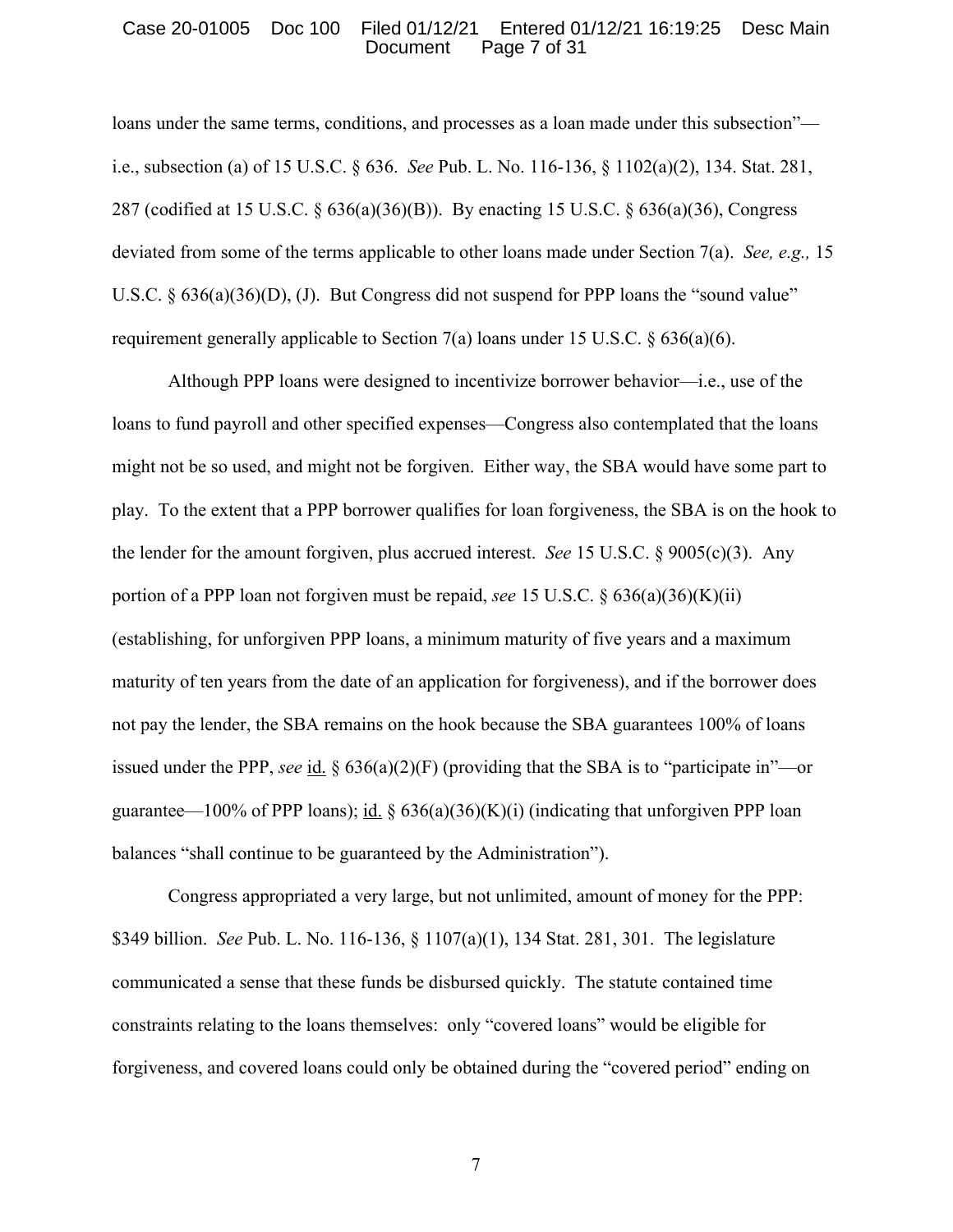#### Case 20-01005 Doc 100 Filed 01/12/21 Entered 01/12/21 16:19:25 Desc Main Document Page 8 of 31

June 30, 2020. *See* Pub. L. 116-136, § 1102(a)(2), 134 Stat. 281, 286; Pub. L. 116-136, § 1106, 134 Stat. 281, 298. 2 Congress also granted the SBA emergency rulemaking authority, providing: "Not later than 15 days after March 27, 2020, the Administrator shall issue regulations to carry out [Title I of the CARES Act] and the amendments made [thereby] without regard to the notice requirements under [5 U.S.C. § 553(b)]." 15 U.S.C. § 9012.

PPP funds are generally processed on a first come, first served basis, and the funds were exhausted quickly. On April 24, 2020, Congress appropriated an additional \$310 billion for PPP loan guarantees. *See* Paycheck Protection and Healthcare Enhancement Act, Pub. L. No. 116- 139, § 101(a), 134 Stat. 620 (2020).

## **C. The Bankruptcy Exclusion**

In the meantime, the Administrator used the emergency rulemaking authority conferred by Congress. On April 2, 2020, less than one week after the CARES Act was passed, the Administrator posted an interim final rule regarding the PPP (the "First IFR") to the SBA's website. The First IFR explains that in order to apply, an applicant must submit SBA Form 2483, the PPP Application Form, to a lender. Business Loan Program Temporary Changes; Paycheck Protection Program, 85 Fed. Reg. 20,811, 20,814 (Apr. 15, 2020) (to be codified at 13 C.F.R. pt. 120). Among the limited PPP underwriting requirements, the First IFR includes lender review of the borrower certifications contained in Form 2483. Id. at 20,815. The Administrator also posted Form 2483 to the SBA's website on April 2, 2020. Form 2483 states that "if questions  $(1)$  or  $(2)$ ... are answered 'Yes' the loan will not be approved." [Dkt. No. 49,

<sup>&</sup>lt;sup>2</sup> The "covered period" during which a "covered loan" could be obtained was subsequently extended to December 31, 2020. *See* Paycheck Protection Program Flexibility Act of 2020, Pub. L. 116-142, § 3(a), 134 Stat. 641, 641 (codified at 15 U.S.C. § 636(a)(36)(A)(iii)).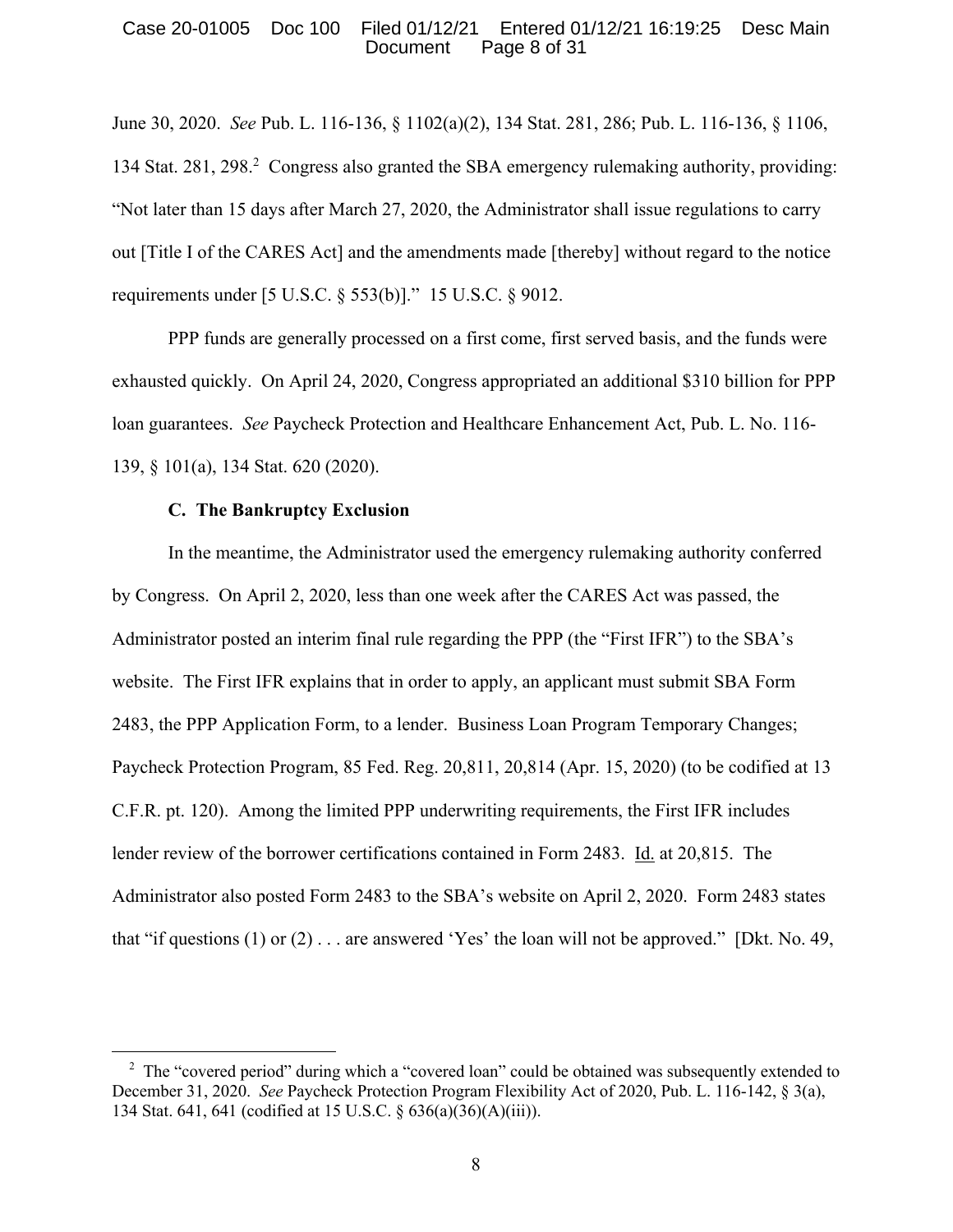## Case 20-01005 Doc 100 Filed 01/12/21 Entered 01/12/21 16:19:25 Desc Main Document Page 9 of 31

¶ 17.] Question one asks whether the applicant is "presently involved in any bankruptcy[,]"

excluding such applicants from participating in the PPP. Id.

The agency action excluding debtors from the PPP occurred with the promulgation of the First IFR and Form 2483, neither of which contain an explanation specifically addressing the bankruptcy exclusion. In a prefatory section, the First IFR observes that the "intent of the Act is that SBA provide relief to America's small businesses expeditiously[.]" 85 Fed. Reg. 20,811,

20,812. That prefatory section goes on to provide that:

For . . . loans made under the PPP, SBA will not require the lenders to comply with section 120.150 "What are SBA's lending criteria?." SBA will allow lenders to rely on certifications of the borrower in order to determine eligibility of the borrower . . . . Lenders must comply with the applicable lender obligations set forth in this interim final rule, but will be held harmless for borrowers' failure to comply with program criteria; remedies for borrower violations or fraud are separately addressed in this interim final rule. The program requirements of the PPP identified in this rule temporarily supersede any conflicting Loan Program Requirement (as defined in 13 C.F.R. 120.10).

85 Fed. Reg. 20,811, 20,812. Among the lending criteria and loan program requirements suspended as to PPP loans, but applicable to other Section 7(a) loans, is the multi-factored analysis identified in 13 C.F.R. § 120.150, including a consideration of the applicant's credit history, and an evaluation of any prior bankruptcy filings revealed on Form 1919. In place of these considerations, the SBA imposed more streamlined requirements: lender review of the borrower certifications on Form 2483, and disqualification of certain applicants, including those involved in an ongoing bankruptcy.

On April 24, 2020, the Administrator posted a fourth interim final rule (the "Fourth IFR")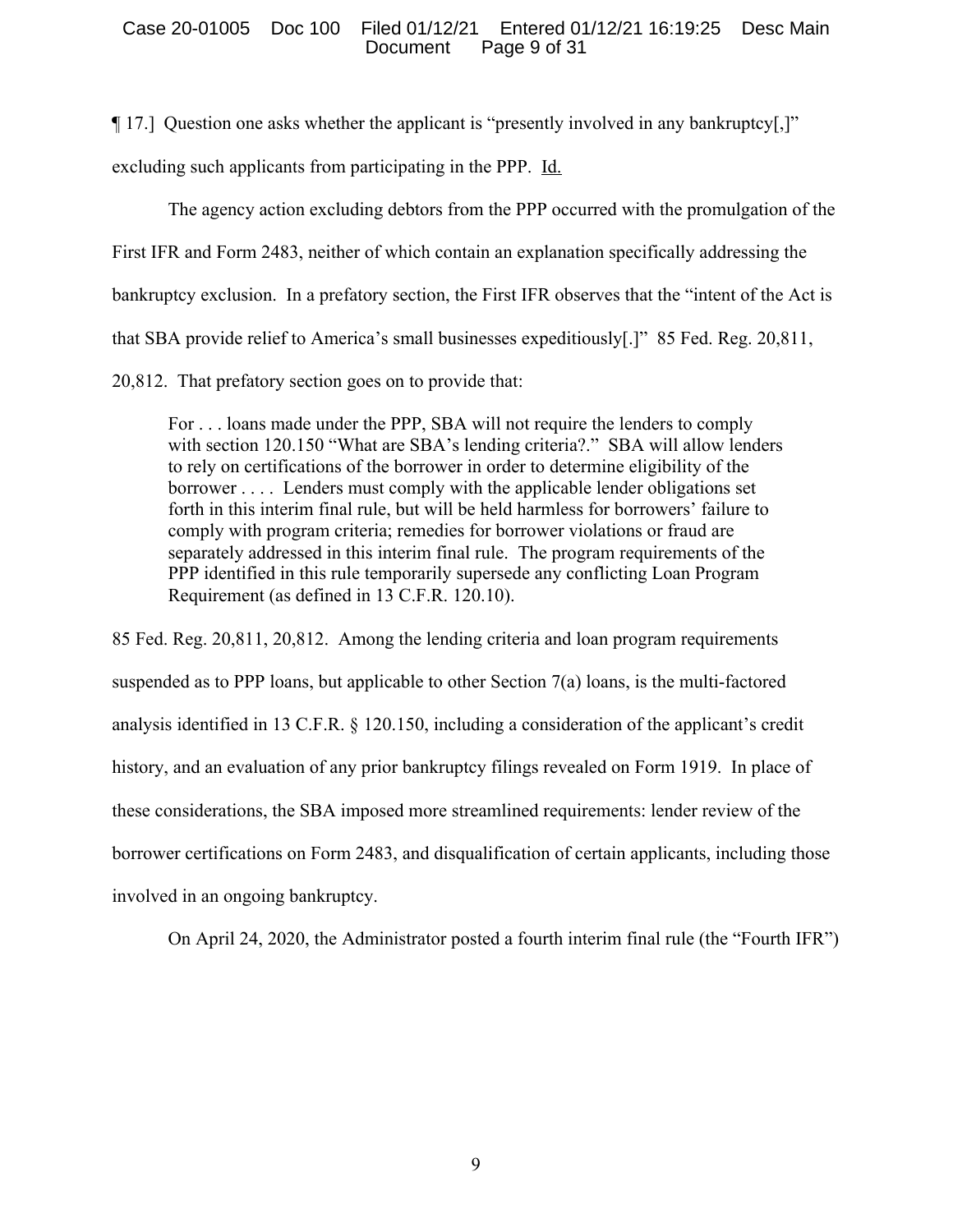# Case 20-01005 Doc 100 Filed 01/12/21 Entered 01/12/21 16:19:25 Desc Main Page 10 of 31

with respect to the PPP on its website.<sup>3</sup> The Fourth IFR, which has since been published in the

Federal Register, "supplements the previously posted interim final rules with additional

guidance." Requirements—Promissory Notes, Authorizations, Affiliation, and Eligibility, 85

Fed. Reg. 23,450, 23,450 (Apr. 28, 2020) (to be codified at 13 C.F.R. pt. 120 & 121). The rule

provides the following guidance pertinent to the bankruptcy exclusion:

# **4. Eligibility of Businesses Presently Involved in Bankruptcy Proceedings**

Will I be approved for a PPP loan if my business is in bankruptcy?

No. If the applicant or the owner of the applicant is the debtor in a bankruptcy proceeding, either at the time it submits the application or at any time before the loan is disbursed, the applicant is ineligible to receive a PPP loan. If the applicant or the owner of the applicant becomes the debtor in a bankruptcy proceeding after submitting a PPP application but before the loan is disbursed, it is the applicant's obligation to notify the lender and request cancellation of the application. Failure by the applicant to do so will be regarded as a use of PPP funds for unauthorized purposes.

The Administrator, in consultation with the Secretary, determined that providing PPP loans to debtors in bankruptcy would present an unacceptably high risk of an unauthorized use of funds or non-repayment of unforgiven loans. In addition, the Bankruptcy Code does not require any person to make a loan or a financial accommodation to a debtor in bankruptcy. The Borrower Application Form for PPP loans (SBA Form 2483) which reflects this restriction in the form of a borrower certification, is a loan program requirement. Lenders may rely on an applicant's representation concerning the applicant's or an owner of the applicant's involvement in a bankruptcy proceeding.

Id. at 23,451.

# **D. The Miller Declarations**

By May and June 2020, litigation was underway in this Court and in courts across the

country concerning the legality of the bankruptcy exclusion. In some of the cases, the

<sup>&</sup>lt;sup>3</sup> The Administrator also promulgated second and third interim final rules, neither of which address the bankruptcy exclusion. *See* Business Loan Program Temporary Changes; Paycheck Protection Program, 85 Fed. Reg. 20,817 (Apr. 15, 2020) (to be codified at 13 C.F.R. pt. 121); Additional Eligibility Criteria and Requirements for Certain Pledges of Loans, 85 Fed. Reg. 21,747 (Apr. 20, 2020) (to be codified at 13 C.F.R. pt. 120).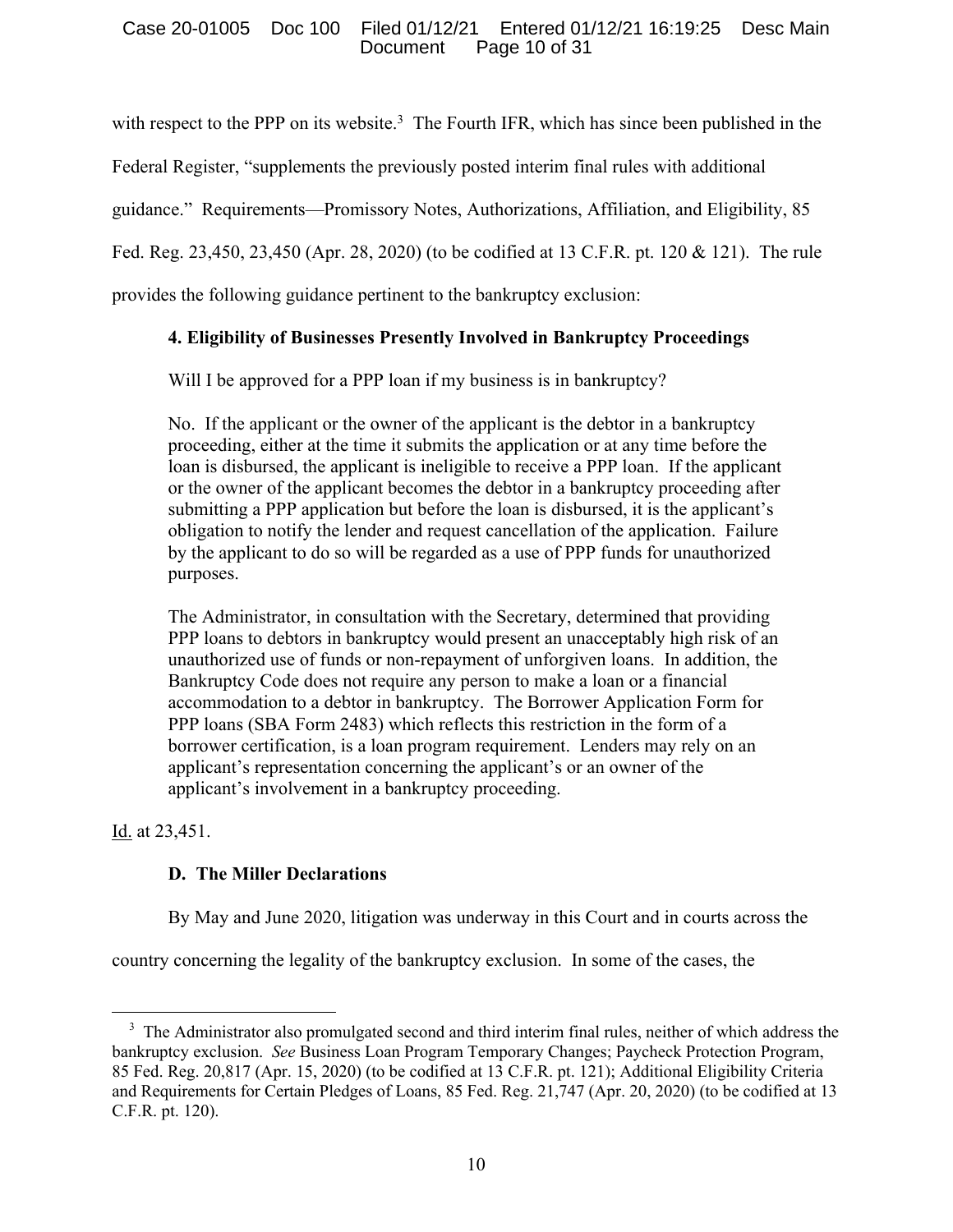# Case 20-01005 Doc 100 Filed 01/12/21 Entered 01/12/21 16:19:25 Desc Main Page 11 of 31

Administrator offered declarations of its Deputy Associate Administrator for Capital Access,

John A. Miller. *See* [Dkt. No. 90, Ex. 1 & 2]. In the Maine Miller Declaration—dated June 5,

2020—Mr. Miller explains that the CARES Act was enacted on March 27, 2020 "to provide

emergency assistance" to "businesses affected by the COVID-19 emergency." [Dkt. No. 90, Ex.

1, ¶ 3.] He states that participating lenders began accepting PPP loan applications on April 3,

2020, one week after the CARES Act was passed.  $\underline{Id}$ .  $\P$  22. Mr. Miller also states that:

SBA determined that the intent of the Act is that SBA provide relief to America's small businesses expeditiously. This intent, along with the dramatic decrease in economic activity nationwide, provided good cause for SBA to dispense with the 30-day delayed effective date provided in the Administrative Procedure Act. Specifically, small businesses needed to be informed on how to apply for a loan and the terms of the loan under section 1102 of the Act as soon as possible because under the CARES Act as enacted the last day to apply for and receive a loan was June 30, 2020. The Interim Final Rules were issue[d] to allow immediate [implementation] of this program.

Id. ¶ 5. When discussing the bankruptcy exclusion specifically, Mr. Miller states:

The reason for including the bankruptcy exclusion in Form 2483 was that SBA in consultation with Treasury determined that in order to meet the challenges of rescuing the economy from the effects of the Covid-19 virus pandemic, loan assistance authorized by the [CARES] Act had to be provided as expeditiously as possible with as little as possible underwriting. Since a company in bankruptcy required an inquiry into the state of the proceeding and possibly a court order for DIP financing, as well [as] the possible resolution of a host of other issues and the prospect of incurring fees by the lender in monitoring the bankruptcy proceeding, it was determined that the wording of Form 2483 would be expeditious and less likely to slow the administration of the program and less likely to require the expenditure of additional time, effort and other resources. The purpose of a PPP loan is to help small businesses pay their employees and maintain operations to allow them to restart quickly over the next few months. *SBA decided that this purpose would not be served by including all bankruptcies.* Certain creditors, including administrative creditors, could assert claims to the PPP loan funds that would interfere with its authorized uses and the requirements for PPP loan forgiveness. SBA, in consultation with the Department of Treasury, determined there should be one streamlined rule that applies to all debtors in bankruptcy to avoid the need for case by case reviews.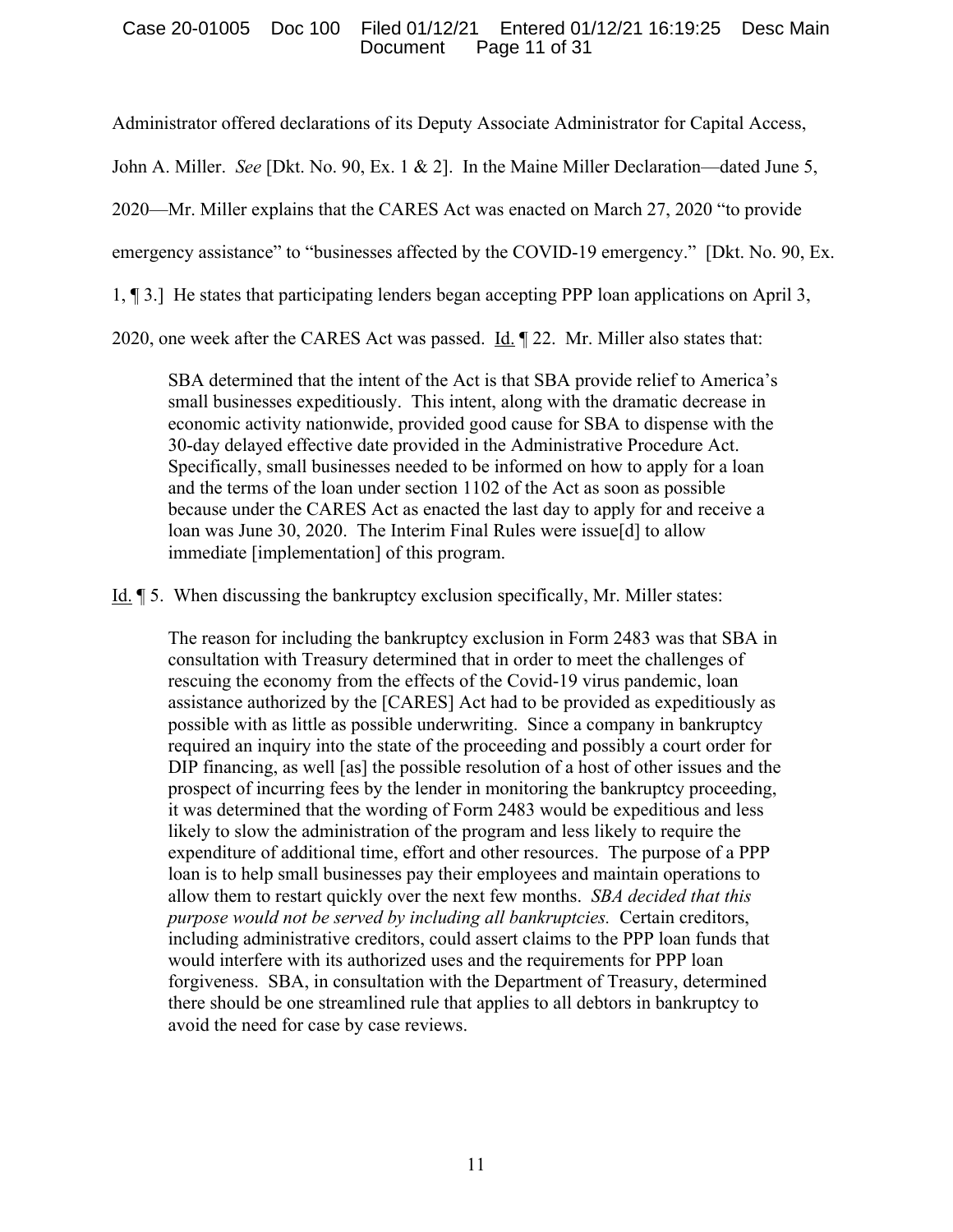## Case 20-01005 Doc 100 Filed 01/12/21 Entered 01/12/21 16:19:25 Desc Main Document Page 12 of 31

Id. ¶ 17 (emphasis added). Finally, Mr. Miller explains that other than the statute itself, the PPP application form, and the First and Fourth IFRs, there "is no Administrative Record . . . because this was an Interim Final Rule, prepared in order to deliver this much needed assistance to small businesses as expeditiously as possible." Id. ¶ 23.

The Vermont Miller Declaration—dated May 14, 2020—contains some of the same statements as the Maine Miller Declaration. But in the Vermont Miller Declaration, Mr. Miller offers the following explanation for the bankruptcy exclusion:

The purpose of a PPP loan is to help small businesses pay their employees and maintain operations to allow them to restart quickly over the next few months. *This purpose would not be served in a chapter 11 liquidation or in a chapter 7 case.* Certain creditors, including administrative creditors, could assert claims to the PPP loan funds that would interfere with its authorized uses and the requirements for PPP loan forgiveness. SBA, in consultation with the Department of Treasury, determined there should be one streamlined rule that applies to all debtors in bankruptcy to avoid the need for case by case reviews.

[Dkt. No. 90, Ex. 2, ¶ 21 (emphasis added).]

With these individual pieces of the puzzle laid on the table, the focus can shift to the larger picture: an assessment of how the bankruptcy exclusion holds up under the second step of the Chevron analysis and the arbitrary and capricious framework articulated in State Farm. Before adjusting to that wider lens, however, the significance of the Miller declarations looms in the foreground.

# **E. The Significance of the Miller Declarations vis-à-vis the Administrative Record**

The Hospitals contend that the Miller declarations are post hoc rationalizations that should be ignored. In the Hospitals' view, this is warranted because the Miller declarations were not generated at the same time as the bankruptcy exclusion or offered at trial, and the reasons they advance in support of the bankruptcy exclusion do not qualify as contemporaneous explanations. The Hospitals also contend that the reasoning in the Vermont Miller Declaration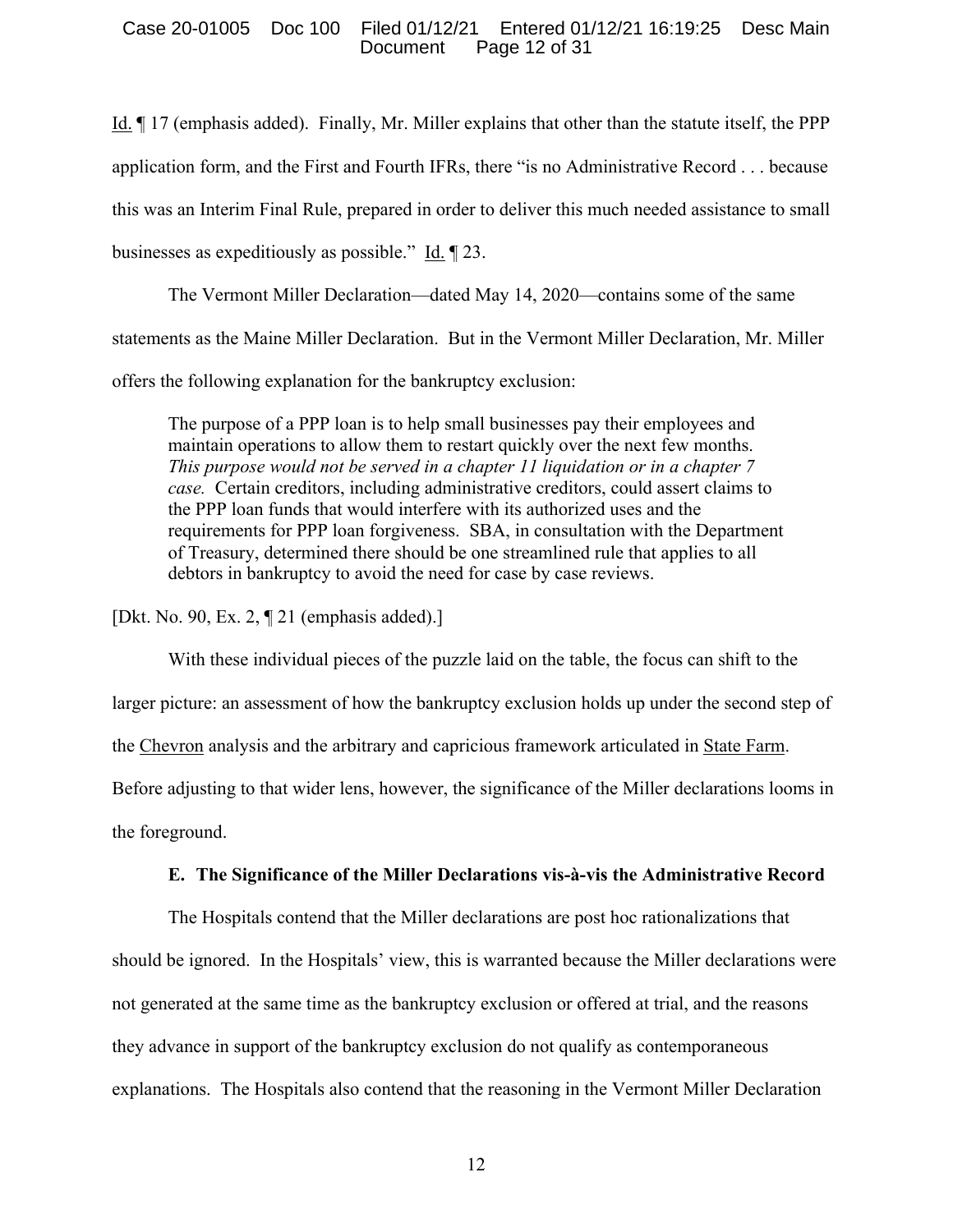#### Case 20-01005 Doc 100 Filed 01/12/21 Entered 01/12/21 16:19:25 Desc Main Document Page 13 of 31

differs from the reasoning in the Maine Miller Declaration, and that the evolution in the explanations offered over time renders them incredible.

When "reviewing agency action, a court is ordinarily limited to evaluating the agency's contemporaneous explanation in light of the existing administrative record." Dep't of Commerce v. New York, 139 S. Ct. 2551, 2573 (2019). Like many rules, the administrative record rule admits certain exceptions. For example, "[a] reviewing court may accept evidence outside the administrative record where there is a strong showing of bad faith or improper behavior by agency decisionmakers, or where there is a failure to explain administrative action [so] as to frustrate effective judicial review." Murphy v. Comm'r of Internal Revenue, 469 F.3d 27, 31 (1st Cir. 2006) (citations omitted) (quotation marks omitted). "The administrative record may be supplemented, if necessary, by affidavits, depositions, or other proof of an explanatory nature." Sierra Club v. Marsh, 976 F.2d 763, 772 (1st Cir. 1992) (quotation marks omitted). "The new material, however, should be explanatory of the decisionmakers' action at the time it occurred. No new rationalizations for the agency's decision should be included, and if included should be disregarded." Id. at 772-73 (citations omitted).

Here, there has been no showing of bad faith or improper behavior on the part of the SBA. However, given the exigencies of the Administrator's rulemaking efforts in relation to the PPP, the supplementary explanation contained in the Fourth IFR is appropriately included in the administrative record. In the extraordinary circumstances surrounding the passage of the CARES Act, and the congressional directive that the Administrator get the PPP off the ground immediately to provide economic relief to struggling businesses and their employees, the lack of a perfectly contemporaneous explanation is far from troubling. There is no suggestion that the explanation offered in the Fourth IFR is simply a "convenient litigating position" and the time-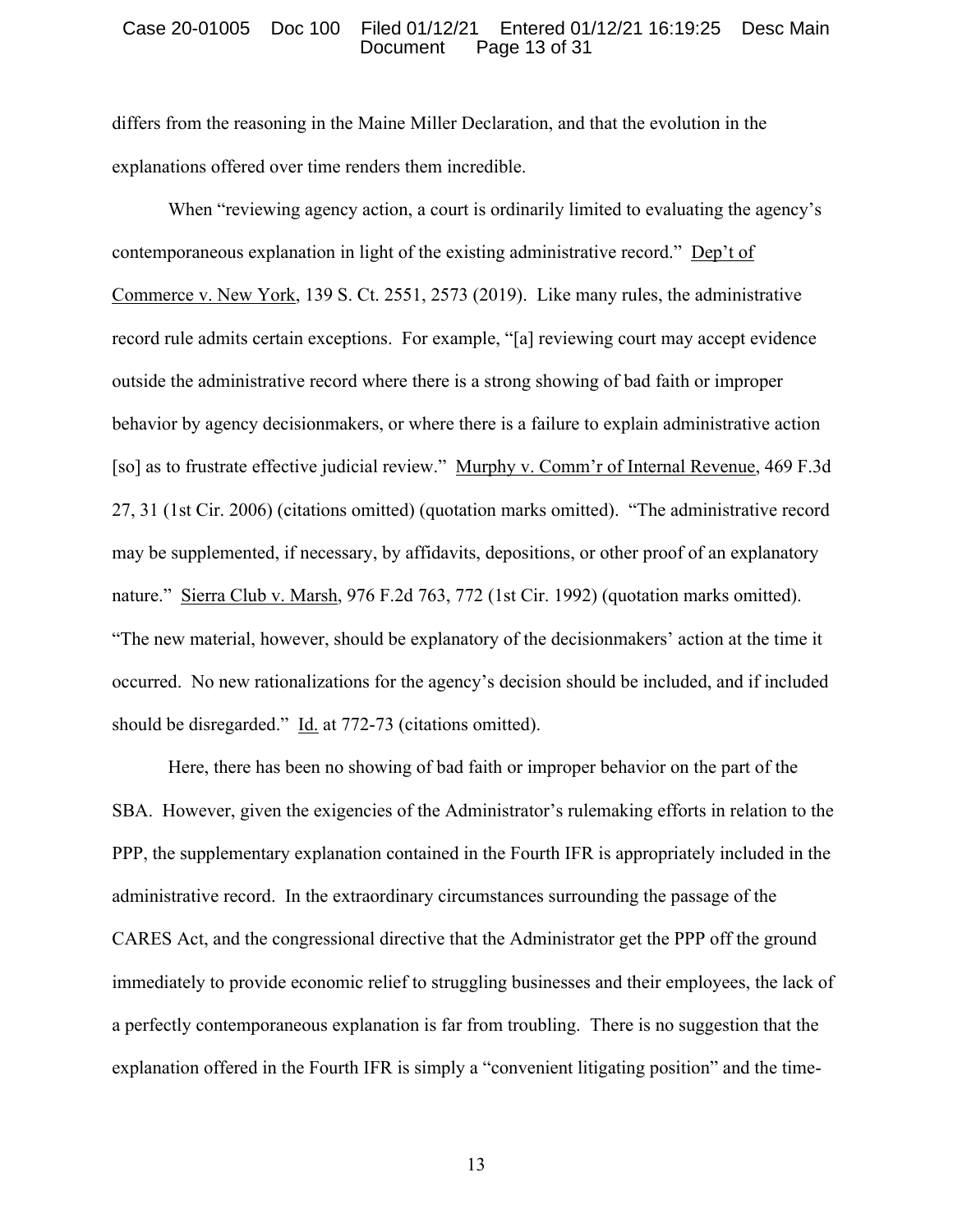## Case 20-01005 Doc 100 Filed 01/12/21 Entered 01/12/21 16:19:25 Desc Main Document Page 14 of 31

lag between the promulgation of the bankruptcy exclusion and the Fourth IFR did not force the Hospitals or the Court to chase a moving target. *Cf.* Dep't of Homeland Sec. v. Regents of the Univ. of Cal., 140 S. Ct. 1891, 1909 (2020) ("Permitting agencies to invoke belated justifications . . . can upset the orderly functioning of the process of review, forcing both litigants and courts to chase a moving target." (quotation marks omitted)).

The District Court determined that the Maine Miller Declaration "elaborates on and helps

to explain the Administrator's earlier stated reason for adopting the bankruptcy exclusion."

[Dkt. No. 78, p. 5.] Specifically, the District Court observed:

[T]he reason provided by the Administrator for enacting the bankruptcy exclusion rule was the need to establish a streamlined, expedited loan process reliant on certifications by applicants, and her determination that "providing PPP loans to debtors in bankruptcy would present an unacceptably high risk of an unauthorized use of funds or non-repayment of unforgiven loans." Business Loan Program Temporary Changes; Paycheck Protection Program, 85 Fed. Reg. at 23,451. The [Maine] Miller Declaration is consistent with this view, explaining that "[c]ertain creditors, including administrative creditors, could assert claims to the PPP loan funds that would interfere with its authorized uses and the requirements for PPP loan forgiveness." ECF No. 1-14 at 44.

[Dkt. No. 78, p. 5] (footnote omitted). Because the explanation offered in the Maine Miller

Declaration is consistent with that included in the Fourth IFR, the Maine Miller Declaration

appropriately supplements the administrative record.<sup>4</sup>

Although the Maine Miller Declaration was not offered at trial, considerations of fairness

do not warrant exclusion here, where the Hospitals were granted a full opportunity to craft a

litigation response to the declaration on recommittal. Before trial, the primary thrust of the

Hospitals' contentions under the APA concerned the Administrator's authority to adopt the

<sup>&</sup>lt;sup>4</sup> Even if the Maine Miller Declaration were excluded from consideration, the proposed disposition would be unaffected. This Court would still conclude, on a record consisting solely of Form 2483 and the First and Fourth IFRs, that the bankruptcy exclusion is a reasonable construction of the statute and is neither arbitrary nor capricious.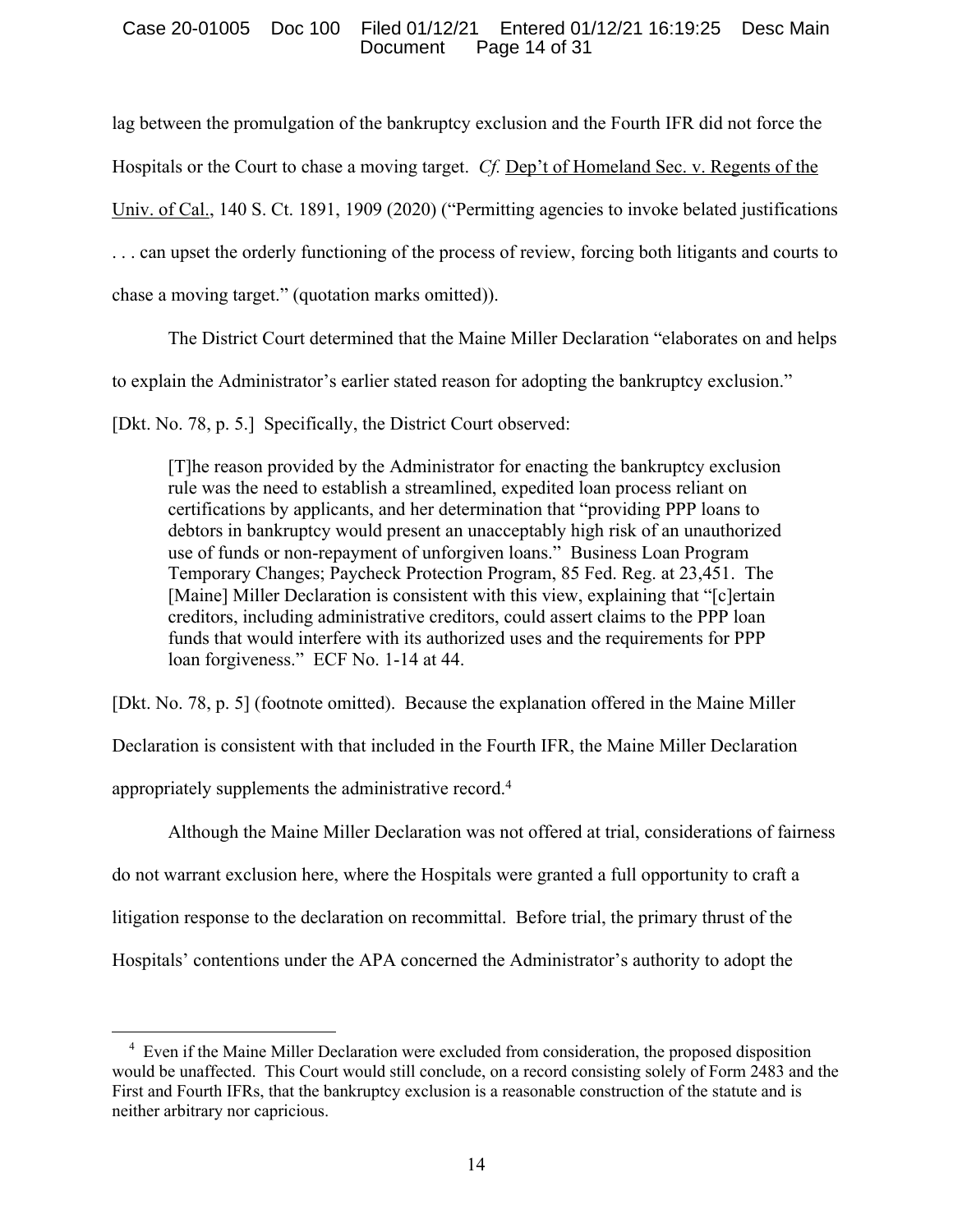## Case 20-01005 Doc 100 Filed 01/12/21 Entered 01/12/21 16:19:25 Desc Main Document Page 15 of 31

bankruptcy exclusion. *See* [Dkt. No. 1]. The closest the Hospitals came to developing a State Farm style argument was in their pretrial memorandum where they asserted that the record was "sufficient to determine that the Administrator has acted in an arbitrary and capricious manner, in violation of 5 U.S.C. § 706(2)(A)." [Dkt. No. 43, ¶ 18.] They also urged the Court to use "all of the tools necessary to address the concerns of the Administrator" (as expressed in the Fourth IFR) and argued that the record would not show that the Administrator "engaged in a thoughtful, deliberative process" with respect to the bankruptcy exclusion or in "any review whatsoever of the financial health or viability of any company seeking PPP funds." Id. In the proposed findings and conclusions issued in June 2020, the Court attempted to address the arguments developed by the parties. Since then, the Administrator has supplemented the administrative record with the Maine Miller Declaration, and the Hospitals, in response to that declaration, have made new, detailed arguments under the State Farm rubric.

Among other things, this Court is tasked with resolving the "possible discrepancy" between the Maine Miller Declaration and the Vermont Miller Declaration. [Dkt. No. 78, p. 6.] When discussing the bankruptcy exclusion in the Maine Miller Declaration, Mr. Miller states: "The purpose of a PPP loan is to help small businesses pay their employees and maintain operations to allow them to restart quickly over the next few months. SBA decided that this purpose would not be served by including all bankruptcies." [Dkt. No. 90, Ex. 1, ¶ 17.] In the Vermont Miller Declaration, executed several weeks prior to the Maine Miller Declaration, Mr. Miller states: "The purpose of a PPP loan is to help small businesses pay their employees and maintain operations to allow them to restart quickly over the next few months. This purpose would not be served in a chapter 11 liquidation or in a chapter 7 case." [Dkt. No. 90, Ex. 2, ¶ 21.] After these statements, both declarations state: "Certain creditors, including administrative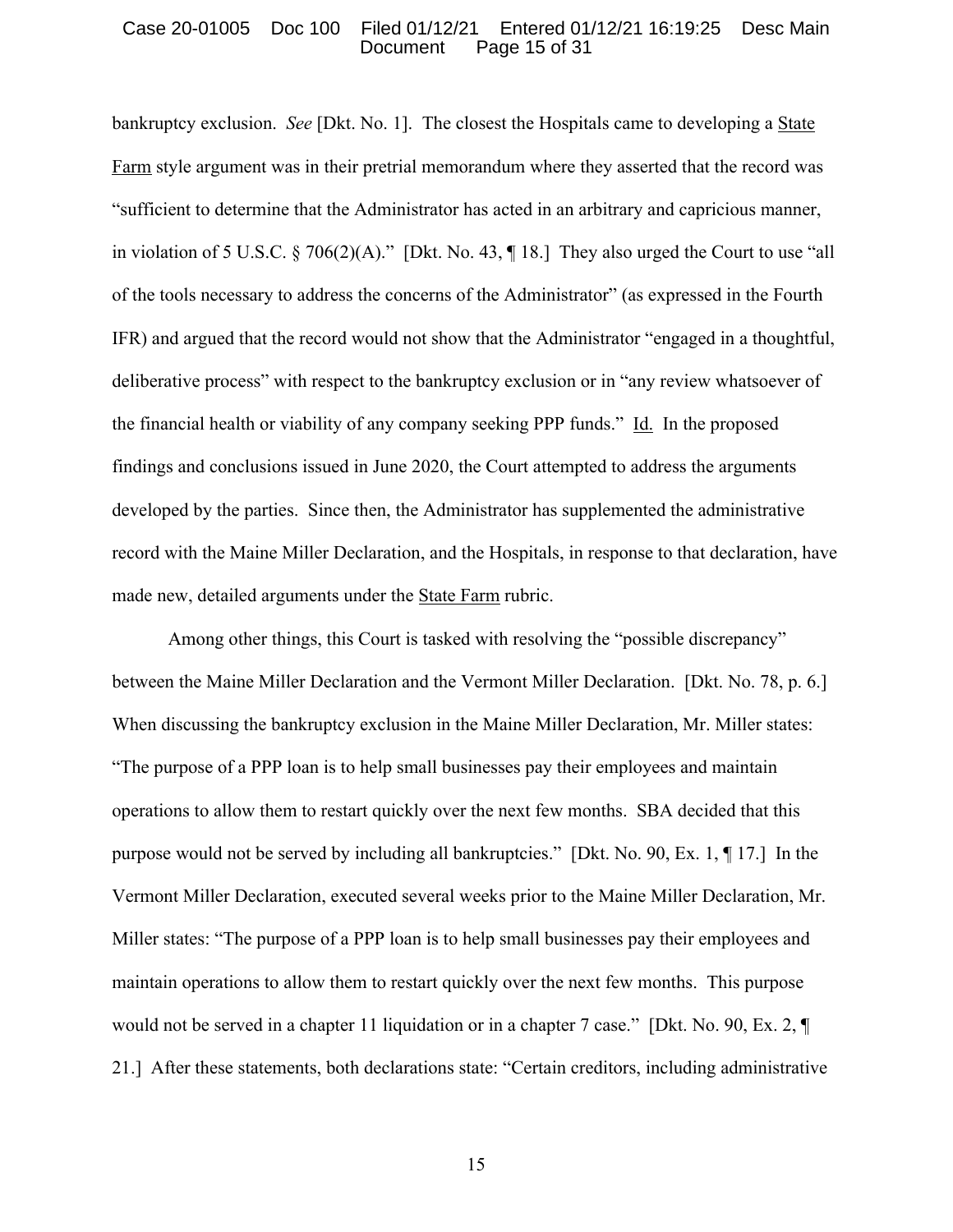#### Case 20-01005 Doc 100 Filed 01/12/21 Entered 01/12/21 16:19:25 Desc Main Document Page 16 of 31

creditors, could assert claims to the PPP loan funds that would interfere with its authorized uses and the requirements for PPP loan forgiveness. SBA, in consultation with the Department of Treasury, determined there should be one streamlined rule that applies to all debtors in bankruptcy to avoid the need for case by case reviews." [Dkt. No. 90, Ex. 1, ¶ 17 & Ex. 2, ¶ 21.]

A discrepancy may be a "difference" or an "inconsistency." *See* Webster's New World College Dictionary 392 (3d ed.). There is no inconsistency between the Miller declarations; they are not identical, but they are not in conflict either. Saying that the purpose of the PPP would not be served in a chapter 11 liquidation or a chapter 7 case (as Mr. Miller states in the Vermont Miller Declaration) does not imply or suggest that the purpose of the PPP would be served in other types of bankruptcy cases. That is the inference upon which the Hospitals' inconsistency theory rests. The statement in the Vermont Miller Declaration—that the purpose of the PPP would not be served in chapter 7 or a liquidating chapter 11—is merely a subset of the broader statement in the Maine Miller Declaration—that the purpose of the PPP would not be served by including all bankruptcies. The difference between these two statements does not cause the Court to view the Miller declarations with any degree of skepticism. A person might say on a Monday: "I am gluten sensitive. I have difficulty with marble rye, so I avoid that type of bread." Several days later, that person might say: "I am gluten sensitive. I have difficulty with bread, and therefore avoid all bread." A listener, hearing the more specific first statement and then the more general second statement, would not question the person's credibility simply because the statements were not identical. In both cases, the person with the gluten sensitivity would be tying a difficult decision—the decision to avoid bread—to the sensitivity. That same sort of reasoning appears in the Miller declarations; the distinction between the two declarations is not problematic in the way the Hospitals suggest.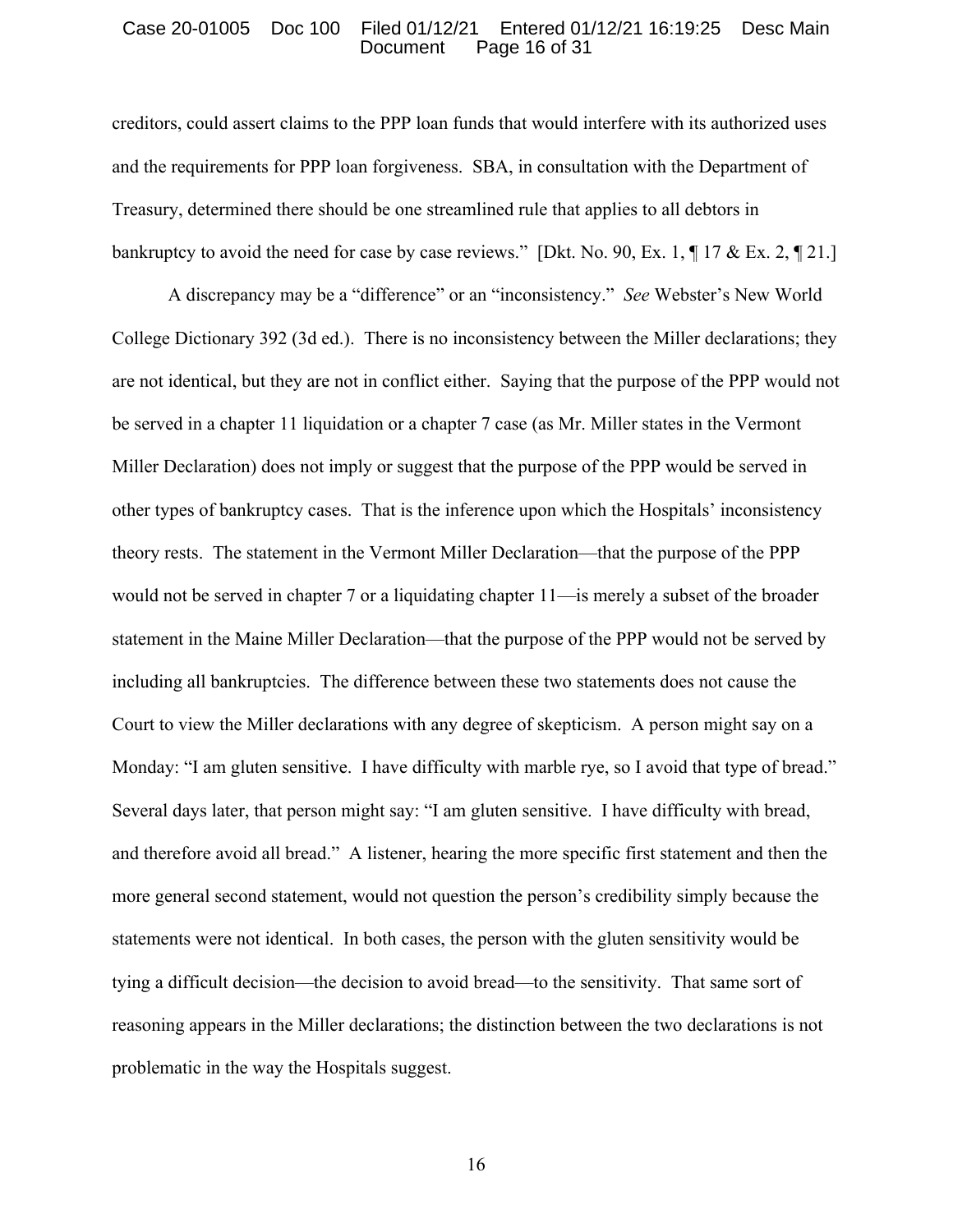# **F. The Analysis Under the Second Step of Chevron and State Farm**

The District Court previously adopted this Court's proposed conclusion under the first step of Chevron—namely, that Congress did not explicitly say whether debtors in bankruptcy were eligible to participate in the PPP, delegating rulemaking authority on that issue to the SBA. In the second step of the Chevron analysis, the court considers whether the challenged agency decision "is based on a permissible construction of the statute." Chevron, 467 U.S. at 843 (footnote omitted).

If Congress has explicitly left a gap for the agency to fill, there is an express delegation of authority to the agency to elucidate a specific provision of the statute by regulation. Such legislative regulations are given controlling weight unless they are arbitrary, capricious, or manifestly contrary to the statute. Sometimes the legislative delegation to an agency on a particular question is implicit rather than explicit. In such a case, a court may not substitute its own construction of a statutory provision for a reasonable interpretation made by the administrator of an agency.

Id. at 843-44 (footnotes omitted).<sup>5</sup>

As the District Court stated, although the inquiry under the second step of Chevron may overlap somewhat with the question of whether the agency decision was arbitrary or capricious under the APA, the overlap is incomplete. [Dkt. No. 78, p. 6 (citing River St. Donuts, LLC v. Napolitano, 558 F.3d 111, 117 (1st Cir. 2009)).] At oral argument, the Hospitals signaled agreement with the District Court's view, stressing certain aspects of the APA analysis, but

<sup>&</sup>lt;sup>5</sup> The Hospitals did not ask the Court to apply the less deferential framework supplied by **Skidmore v.** Swift & Co., 323 U.S. 134 (1944). Had such a request been made, it would have been denied. "The Chevron analysis applies because Congress delegated authority to the SBA to make rules carrying the force of law and the SBA exercised that authority in issuing the [bankruptcy exclusion]." USF Fed. Credit Union v. Gateway Radiology Consultants, P.A. (In re Gateway Radiology Consultants, P.A.), --F.3d ---, 2020 WL 7579338, at \*8 n.8 (11th Cir. Dec. 22, 2020) (citing United States v. Mead Corp., 533 U.S. 218, 229-30 (2001)).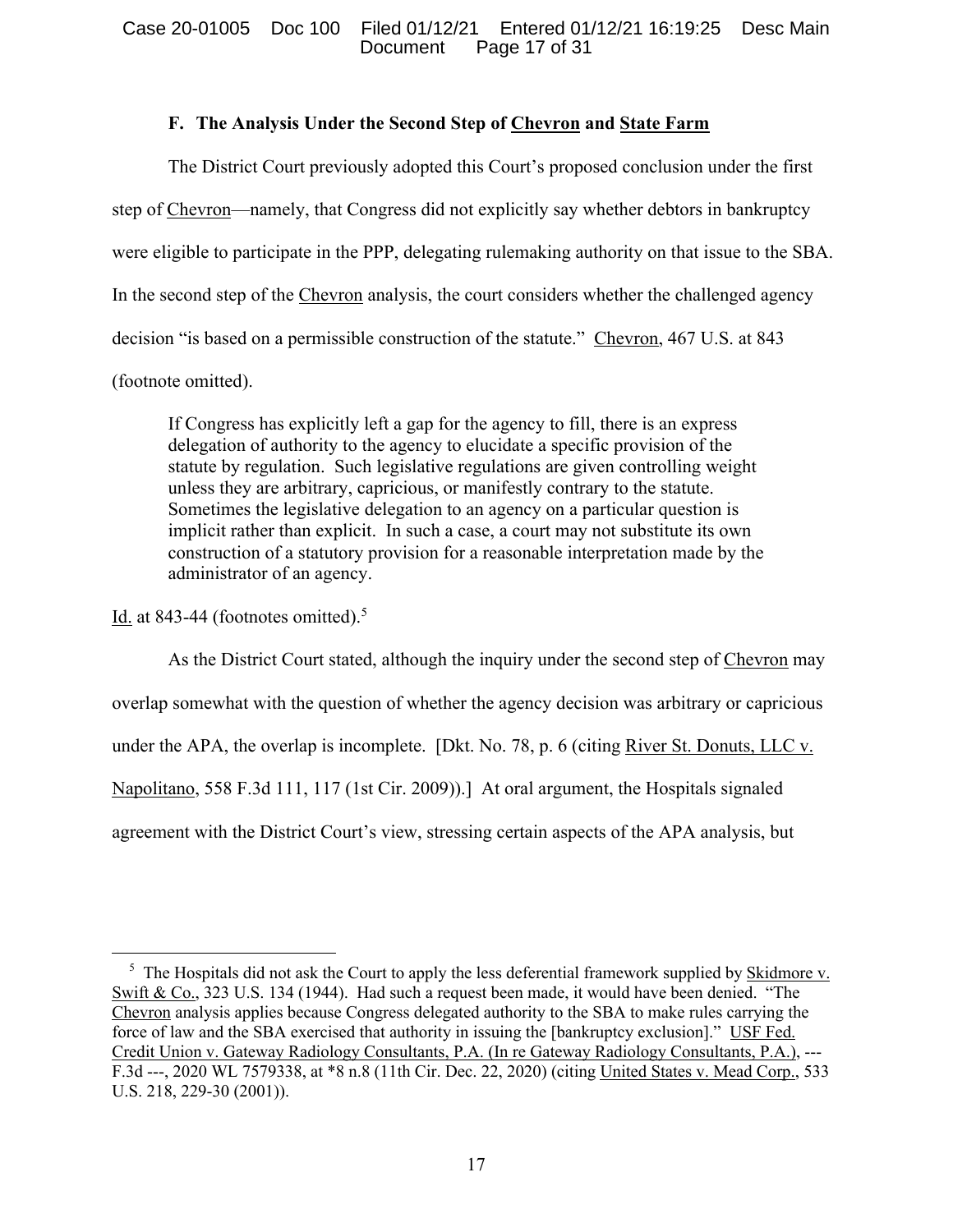indicating that their arguments under Chevron and the APA were basically one and the same.

For this reason, the discussion centers on the standard set forth in the text of the APA:

To the extent necessary to decision and when presented, the reviewing court shall decide all relevant questions of law, interpret constitutional and statutory provisions, and determine the meaning or applicability of the terms of an agency action. The reviewing court shall—

- (1) compel agency action unlawfully withheld or unreasonably delayed; and
- (2) hold unlawful and set aside agency action, findings, and conclusions found to be—
	- (A) arbitrary, capricious, an abuse of discretion, or otherwise not in accordance with law;
	- (B) contrary to constitutional right, power, privilege, or immunity;
	- (C) in excess of statutory jurisdiction, authority, or limitations, or short of statutory right;
	- (D)without observance of procedure required by law;
	- (E) unsupported by substantial evidence in a case subject to sections 556 and 557 of [Title 5] or otherwise reviewed on the record of an agency hearing provided by statute; or
	- (F) unwarranted by the facts to the extent that the facts are subject to trial de novo by the reviewing court.

5 U.S.C. § 706.

The standard prescribed by section  $706(2)$ (E) cropped up at oral argument when the Hospitals argued that the SBA is saddled with the burden of showing that the bankruptcy exclusion is supported by "substantial evidence." For this proposition, the Hospitals cited State Farm and Allentown Mack Sales and Serv., Inc. v. Nat'l Labor Relations Bd., 522 U.S. 359 (1998). These decisions are not on point. In Allentown Mack, the agency decision was governed by a statute separate from the APA indicating that the agency's findings of fact, if supported by substantial evidence, would be conclusive. *See* id. at 377 (referencing 29 U.S.C. § 160(e)). The agency decision also involved on-the-record factfinding, governed by 5 U.S.C.  $\S$ 706(2)(E). Similarly, in State Farm, the substantial evidence standard applied where "Congress required a record of the rulemaking proceedings to be compiled and submitted to a reviewing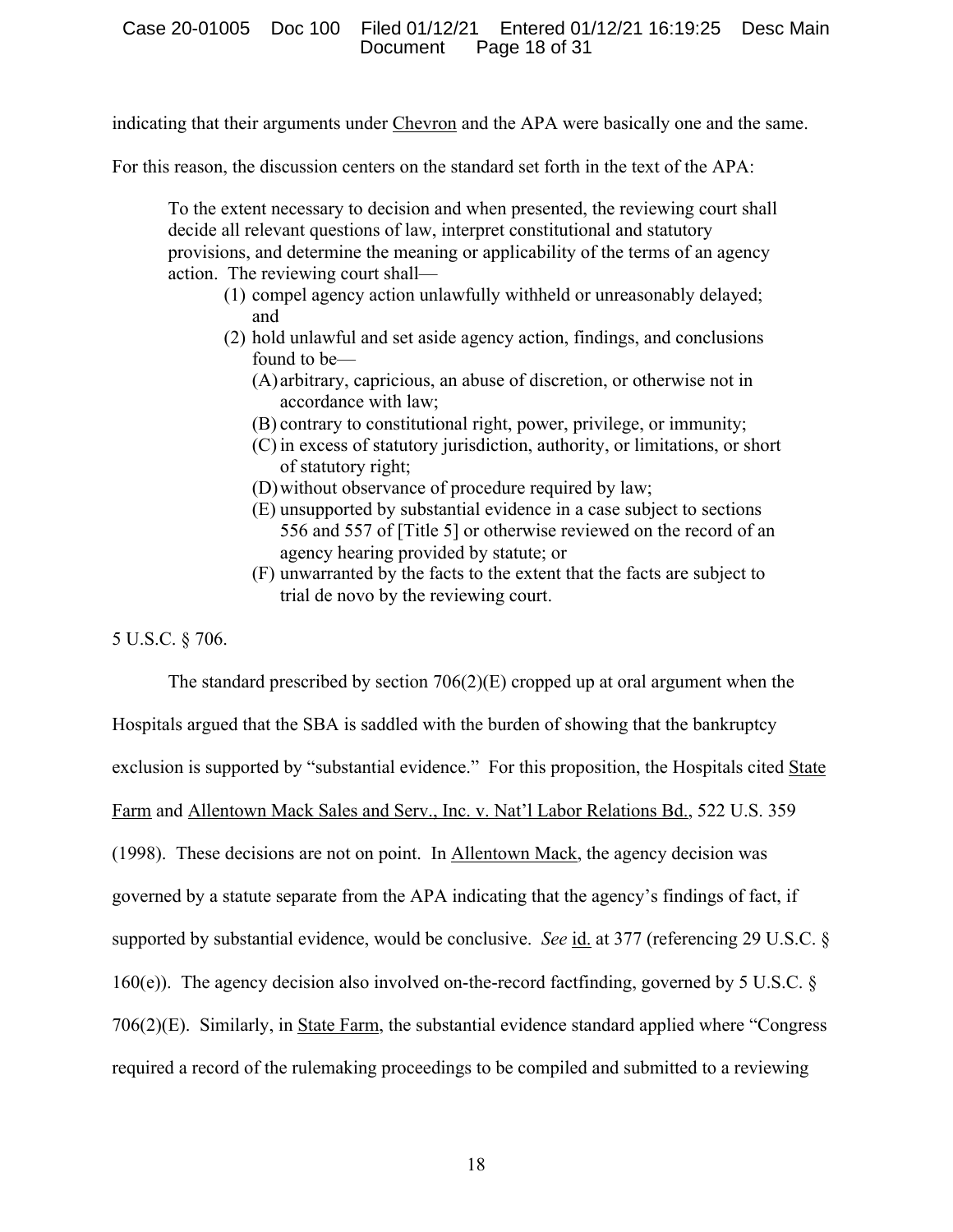# Case 20-01005 Doc 100 Filed 01/12/21 Entered 01/12/21 16:19:25 Desc Main Page 19 of 31

court, 15 U.S.C. § 1394, and intended that agency findings under the [applicable statute] would be supported by substantial evidence on the record considered as a whole." State Farm, 463 U.S. at 43-44 (referencing the applicable legislative history). The bankruptcy exclusion, by contrast, was not adopted pursuant to a statute requiring the SBA to conform to the substantial evidence standard, and the rulemaking process did not involve on-the-record factfinding or a hearing under 5 U.S.C. §§ 556 or 557. *Cf.* 5 U.S.C. § 706(2)(E).

The Hospitals have also invoked section  $706(2)(A)$ , asserting that the SBA acted in an "arbitrary and capricious" manner in adopting the bankruptcy exclusion.6 In 1983, the Supreme Court provided the following explication of this standard:

The scope of review under the arbitrary and capricious standard is narrow and a court is not to substitute its judgment for that of the agency. Nevertheless, the agency must examine the relevant data and articulate a satisfactory explanation for its action, including a rational connection between the facts found and the choice made. In reviewing that explanation, [the court] must consider whether the decision was based on a consideration of the relevant factors and whether there has been a clear error of judgment. Normally, an agency rule would be arbitrary and capricious if the agency has relied on factors which Congress has not intended it to consider, entirely failed to consider an important aspect of the problem, offered an explanation for its decision that runs counter to the evidence before the agency, or is so implausible that it could not be ascribed to a difference in view or the product of agency expertise. The reviewing court should not attempt itself to make up for such deficiencies: [The court] may not supply a reasoned basis for the agency's action that the agency itself has not given. [The court] will, however, uphold a decision of less than ideal clarity if the agency's path may reasonably be discerned.

State Farm, 463 U.S. at 43 (citations omitted) (quotation marks omitted).

How does the bankruptcy exclusion hold up when this standard is applied? In the First

IFR, the Administrator stressed that the CARES Act had been passed to provide "emergency

<sup>&</sup>lt;sup>6</sup> Countless courts, litigants, and commentators have referred to the "arbitrary and capricious" standard. This Court will follow suit, even though a natural reading of the APA instructs the court to set aside agency action that is either arbitrary or capricious. *See* 5 U.S.C. § 706(2)(A) ("arbitrary, capricious, an abuse of discretion, or otherwise not in accordance with law").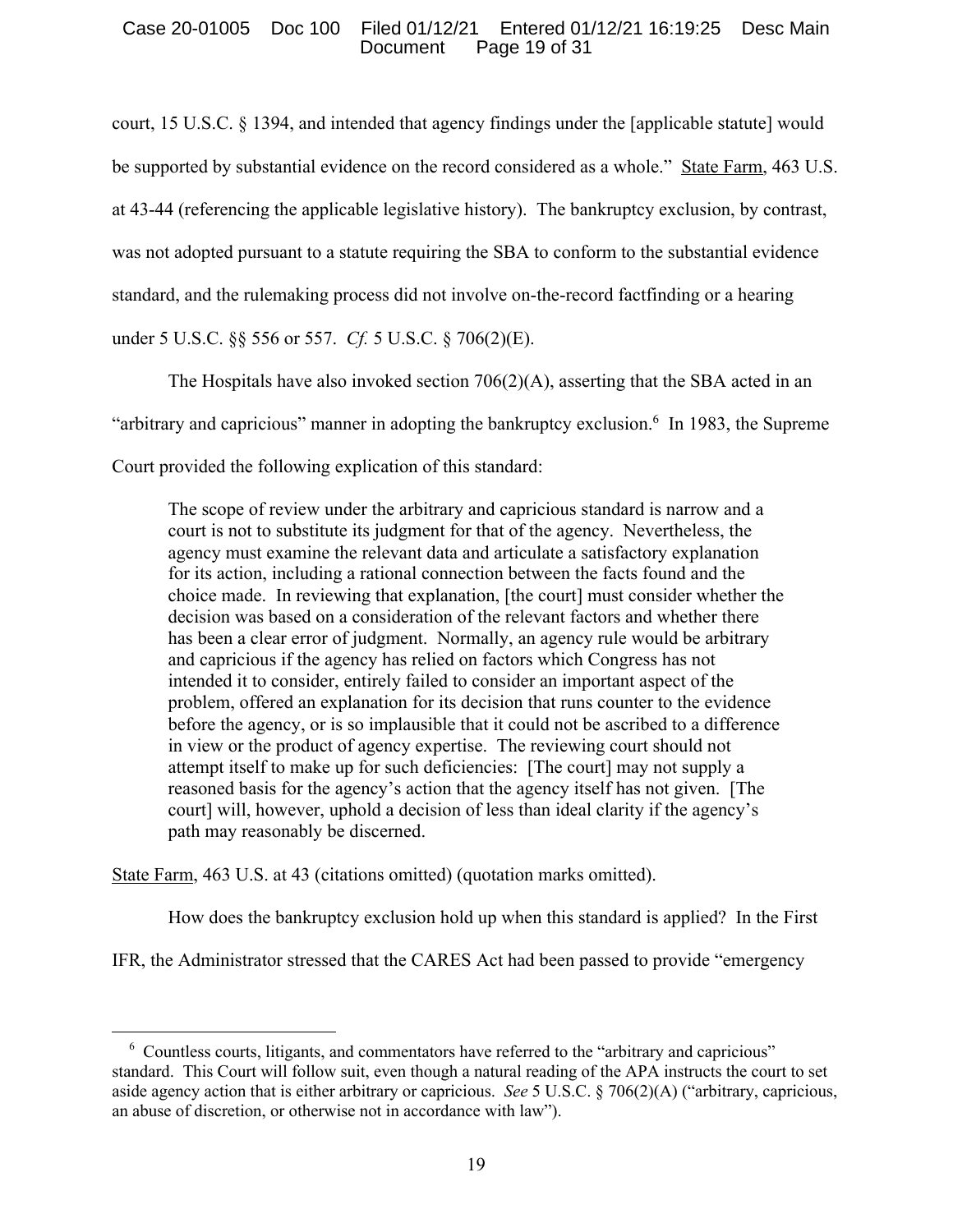#### Case 20-01005 Doc 100 Filed 01/12/21 Entered 01/12/21 16:19:25 Desc Main Document Page 20 of 31

assistance" to businesses and determined that the legislature had intended "that SBA provide relief to America's small businesses expeditiously." 85 Fed. Reg. 20,811, 20,811. To provide that expeditious relief, the SBA streamlined its lending criteria and created an application process that would allow lenders to underwrite PPP loans by relying on borrower certifications on Form 2483, including the certification regarding bankruptcy status. Later, in the Fourth IFR, the Administrator again emphasized the streamlined process that permitted lenders to "rely on an applicant's representation concerning the applicant's . . . involvement in a bankruptcy proceeding." 85 Fed. Reg. 23,450, 23,451. The Administrator also supplemented this need-forspeed rationale with two other considerations: First, the Administrator stated that, after consulting with the Secretary of the Treasury, she had determined "that providing PPP loans to debtors in bankruptcy would present an unacceptably high risk of an unauthorized use of funds or non-repayment of unforgiven loans." Id. Second, the Administrator observed that "the Bankruptcy Code does not require any person to make a loan or a financial commitment to a debtor in bankruptcy." Id.

As previously noted, the Maine Miller Declaration is consistent with the Fourth IFR. In that declaration, Mr. Miller reiterated that debtors were categorically excluded from the PPP in order to streamline and expedite the underwriting and lending process:

Since a company in bankruptcy required an inquiry into the state of the proceeding and possibly a court order for DIP financing, as well as the possible resolution of a host of other issues and the prospect of the incurring of fees by the lender in monitoring the bankruptcy proceeding, it was determined that the wording of Form 2483 would be expeditious and less likely to slow the administration of the program and less likely to require the expenditure of additional time, effort and other resources.

[Dkt. No. 90, Ex. 1, ¶ 17.] Mr. Miller also elaborated on the Administrator's concerns about the risk of "unauthorized" use of the funds or non-repayment of unforgiven loans if debtors in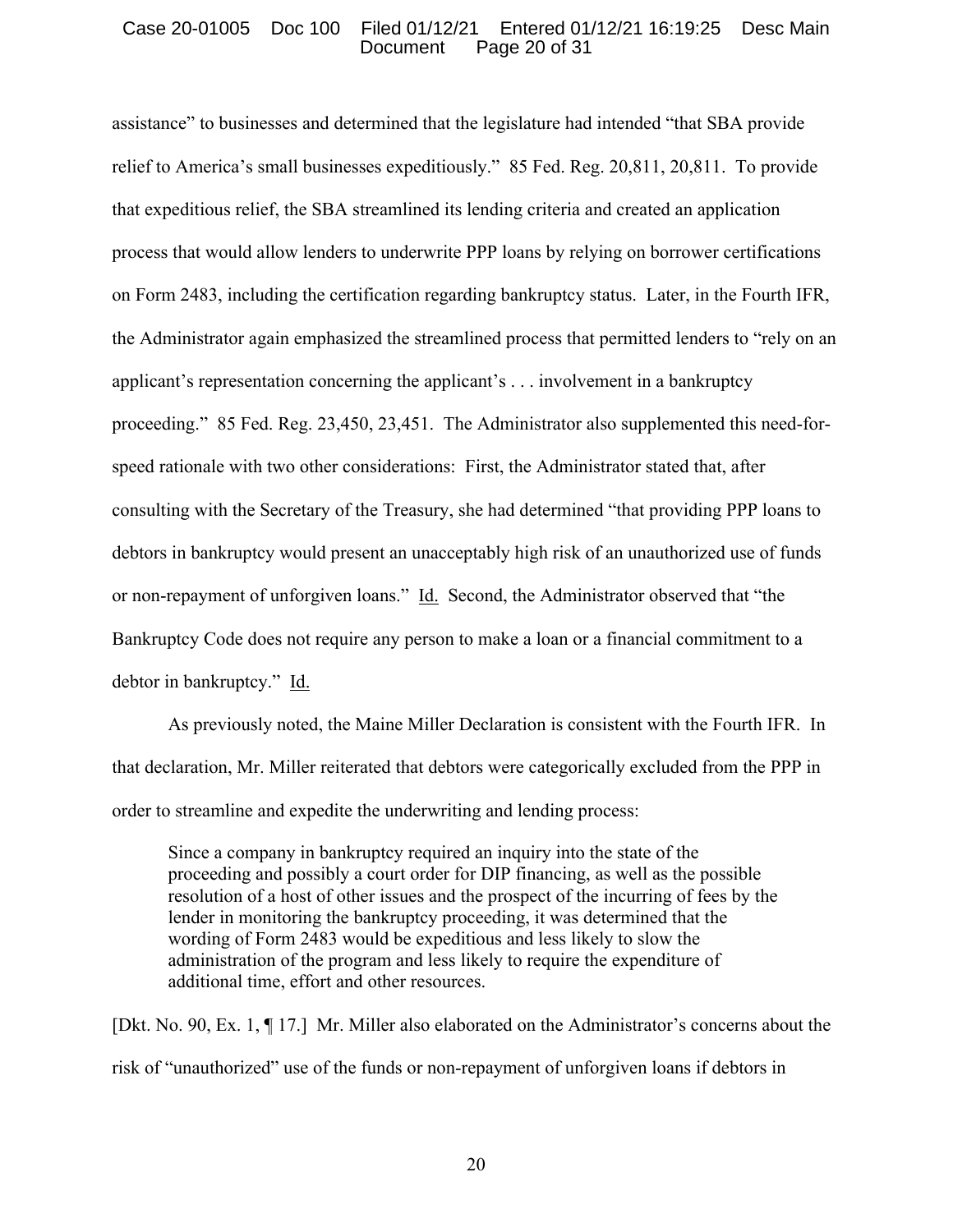#### Case 20-01005 Doc 100 Filed 01/12/21 Entered 01/12/21 16:19:25 Desc Main Document Page 21 of 31

bankruptcy were to participate in the PPP, explaining that "[c]ertain creditors, including administrative creditors, could assert claims to the PPP loan funds that would interfere with its authorized uses and the requirements for PPP loan forgiveness." Id. Finally, Mr. Miller stated that purpose of the PPP—helping small businesses pay employees and maintain operations would not be served by including all bankruptcies in the program, and that the Administrator had decided to apply a bright-line rule "to avoid the need for case by case reviews." Id.

The Fourth IFR and the Maine Miller Declaration reflect that the bankruptcy exclusion was the product of reasoned decision making. When deciding whether to make PPP loans available to debtors, the Administrator appropriately looked to the CARES Act as the source of the relevant factors. *See* Brewer v. Madigan, 945 F.2d 449, 457 (1st Cir. 1991) ("The enabling statute . . . is the principal source of relevant factors to be considered by the agency in promulgating regulations."); *see also* Judulang v. Holder, 565 U.S. 42, 55 (2011) (stating, in an APA challenge to an action by the Board of Immigration Appeals, that the BIA, tasked with considering "relevant factors," was required to consider "the purposes of the immigration laws or the appropriate operation of the immigration system"). These factors are identified in the administrative record, as supplemented with the Maine Miller Declaration. The record also contains an explanation that provides a rational connection between the factors the Administrator considered and the decision to exclude all debtors in bankruptcy from the PPP.

The CARES Act and the circumstances surrounding its enactment were truly extraordinary, and Congress clearly communicated the need for speedy action, granting the Administrator only fifteen days to issue regulations, dispensing with the notice-and-comment procedures that would otherwise apply to those regulations, and imposing a cut-off date for PPP applications of June 30, 2020. The Administrator did not err in concluding that the legislature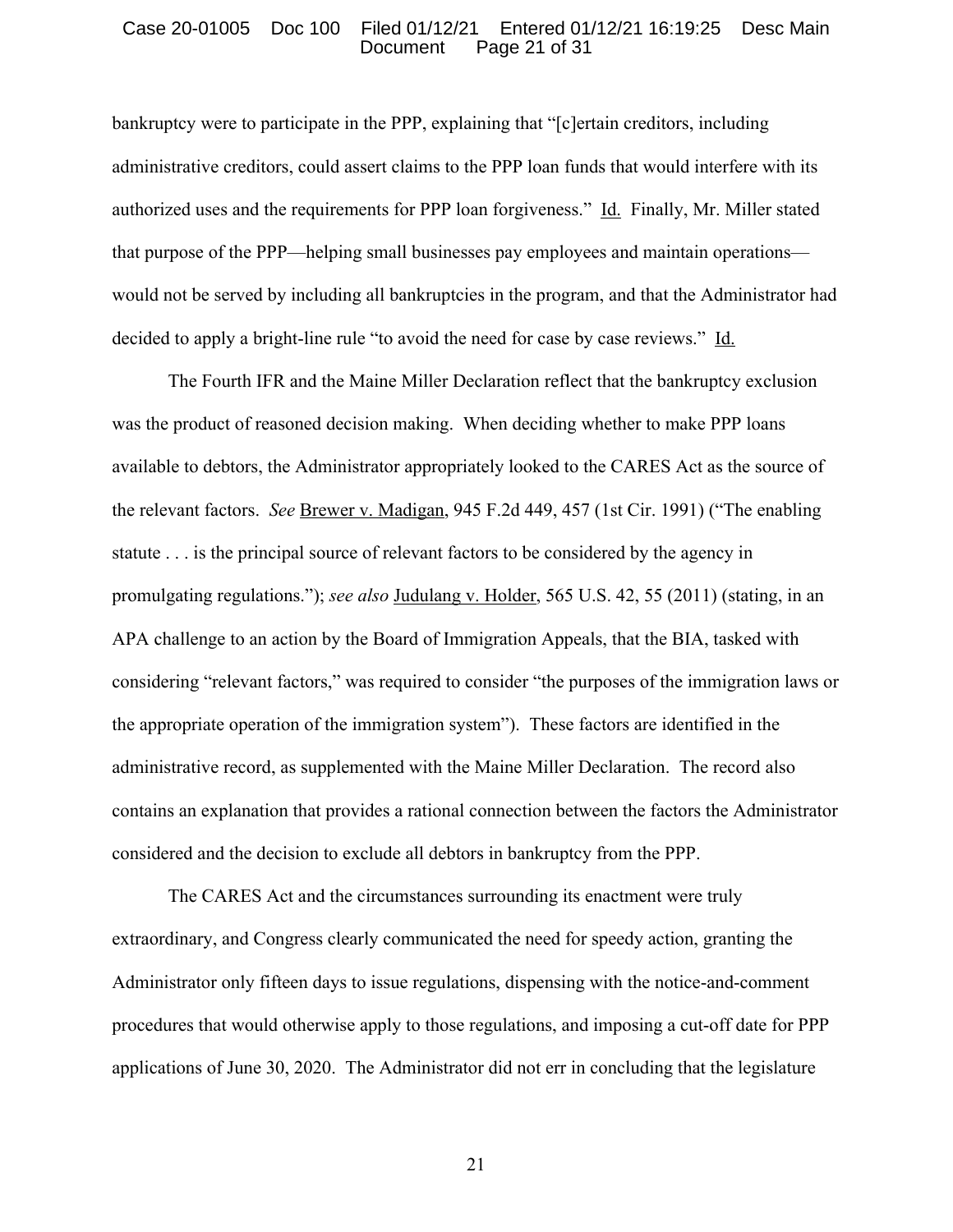#### Case 20-01005 Doc 100 Filed 01/12/21 Entered 01/12/21 16:19:25 Desc Main Document Page 22 of 31

had tasked the SBA with administering the PPP expeditiously. To implement this directive, the SBA decided to streamline the lending and underwriting process, allowing lenders to rely on borrower certifications. The SBA further simplified the process by adopting a bright-line rule rendering debtors in bankruptcy ineligible, obviating the need for a lender or the SBA to review the circumstances of individual debtors and to monitor ongoing bankruptcy cases. The bankruptcy exclusion was based, in part, on the need for speedy loan processing communicated by Congress.

The Hospitals resist this conclusion, asserting that there is nothing in the administrative record—no data, facts, or studies—that explains how the process of making or guaranteeing PPP loans would be bogged down by permitting debtors to participate. In their view, the SBA should have, within the fifteen-day rulemaking window, solicited input or sought an expert opinion about how cumbersome it would have been to include debtors in bankruptcy in the PPP. The Hospitals assert that the administrative record should stand on its own, without any assistance from common sense or generalized conclusions about lending in bankruptcy. The Court disagrees. Because Congress dispensed with the notice-and-comment procedures prescribed by 5 U.S.C. § 553 and required the Administrator to promulgate rules within fifteen days, the Court does not fault the SBA for failing to seek expert opinions or to conduct hearings. These are the sorts of activities normally undertaken during the notice-and-comment process. *See* 5 U.S.C. § 553(c). And, contrary to the Hospitals' beliefs, common sense can appropriately play a role in agency rulemaking. *See, e.g.,* ABC Aerolineas, S.A. de C.V. v. U.S. Dep't of Transp., 747 F. App'x 856, 870 (D.C. Cir. 2018); Van Hollen v. Fed. Election Comm'n, 811 F.3d 486, 497 (D.C. Cir. 2016). This is especially true here, where that commonsense insight—that lending may be more complex and risky in the bankruptcy context—is bolstered by the Administrator's apparent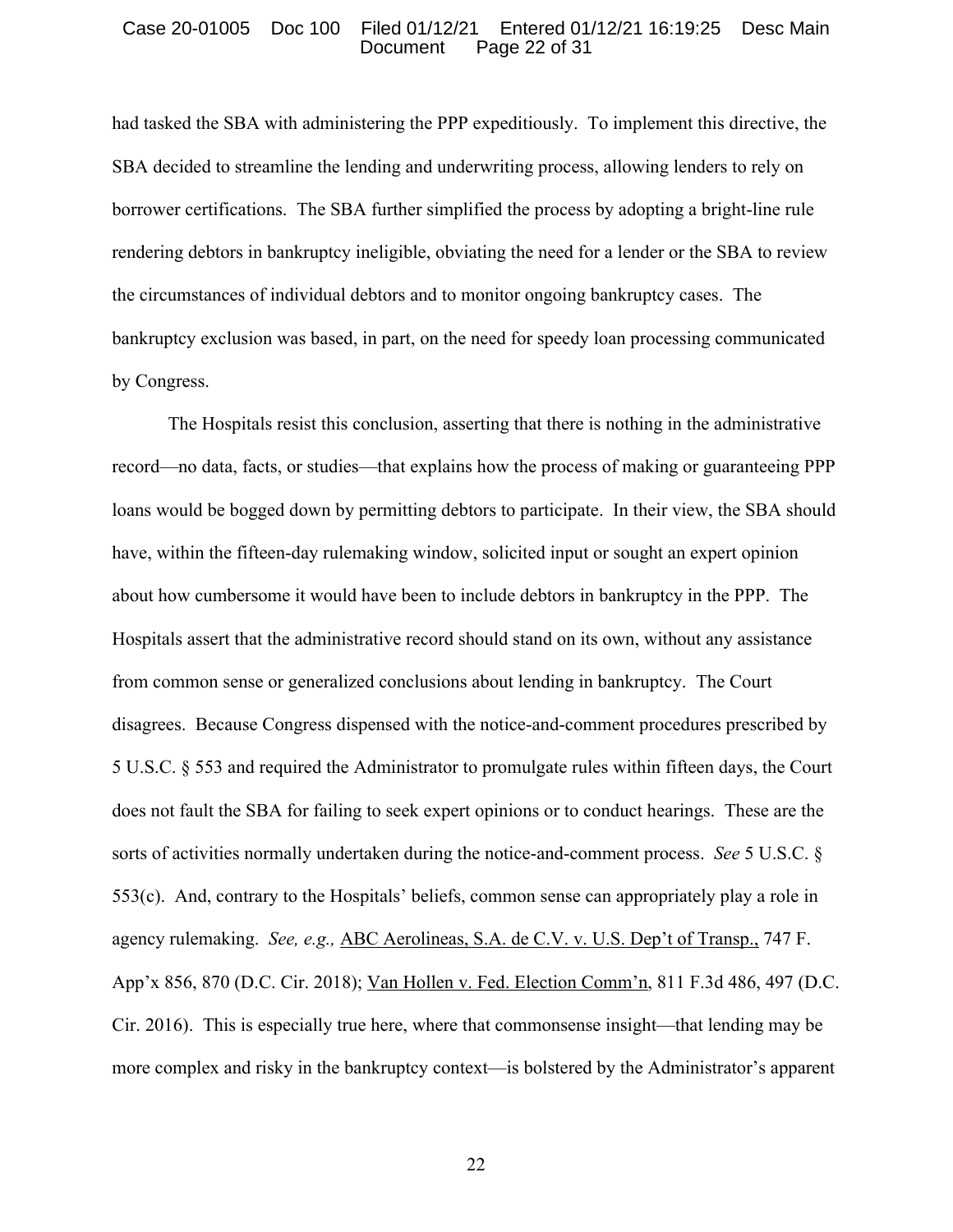## Case 20-01005 Doc 100 Filed 01/12/21 Entered 01/12/21 16:19:25 Desc Main Document Page 23 of 31

awareness of the content of the United States Bankruptcy Code, specifically 11 U.S.C. § 364 (concerning the terms under which the trustee, or a debtor with powers of a trustee, may obtain postpetition credit) and 11 U.S.C.  $\S 365(c)(2)$  (prohibiting the trustee from assuming a contract to make a loan to or for the benefit of the debtor).

The SBA also tethered the bankruptcy exclusion to a determination that there was an "unacceptably high risk" that a debtor in bankruptcy might use PPP funds for "unauthorized purposes" or fail to repay an unforgiven loan. 85 Fed. Reg. 23,450, 23,451. The Maine Miller Declaration provides further insight, explaining that the SBA perceived a risk that creditors in a bankruptcy case, including administrative creditors, could assert claims to PPP funds, interfering with the intended uses of those funds. [Dkt. No. 90, Ex. 1, ¶ 17.] Mr. Miller also stated that the purpose of the PPP was "to help small businesses pay their employees and maintain operations" and that the SBA "decided that this purpose would not be served by including all bankruptcies." Id. These statements each relate to the purpose of the PPP generally, and the intended uses of PPP funds, more specifically. *See* 15 U.S.C. § 9005(b) (detailing the uses of PPP loan proceeds that render the loan forgivable, in whole or in part). This line of reasoning also hinges on certain generalizations about lending to debtors in bankruptcy.

The CARES Act requires all PPP applicants to certify that they are experiencing some degree of financial distress related to the uncertainty created by COVID-19. *See* 15 U.S.C. §  $636(a)(36)(G)(i)(I)$  (requiring PPP applicants to certify "that the uncertainty of current economic conditions makes necessary the loan request to support the ongoing operations of the eligible recipient"). This degree of financial distress is a PPP baseline. But, when it came to debtors in bankruptcy, the SBA perceived an additional risk that PPP loan funds might not be used for their intended purposes—e.g., to cover payroll—and might instead be gobbled up by administrative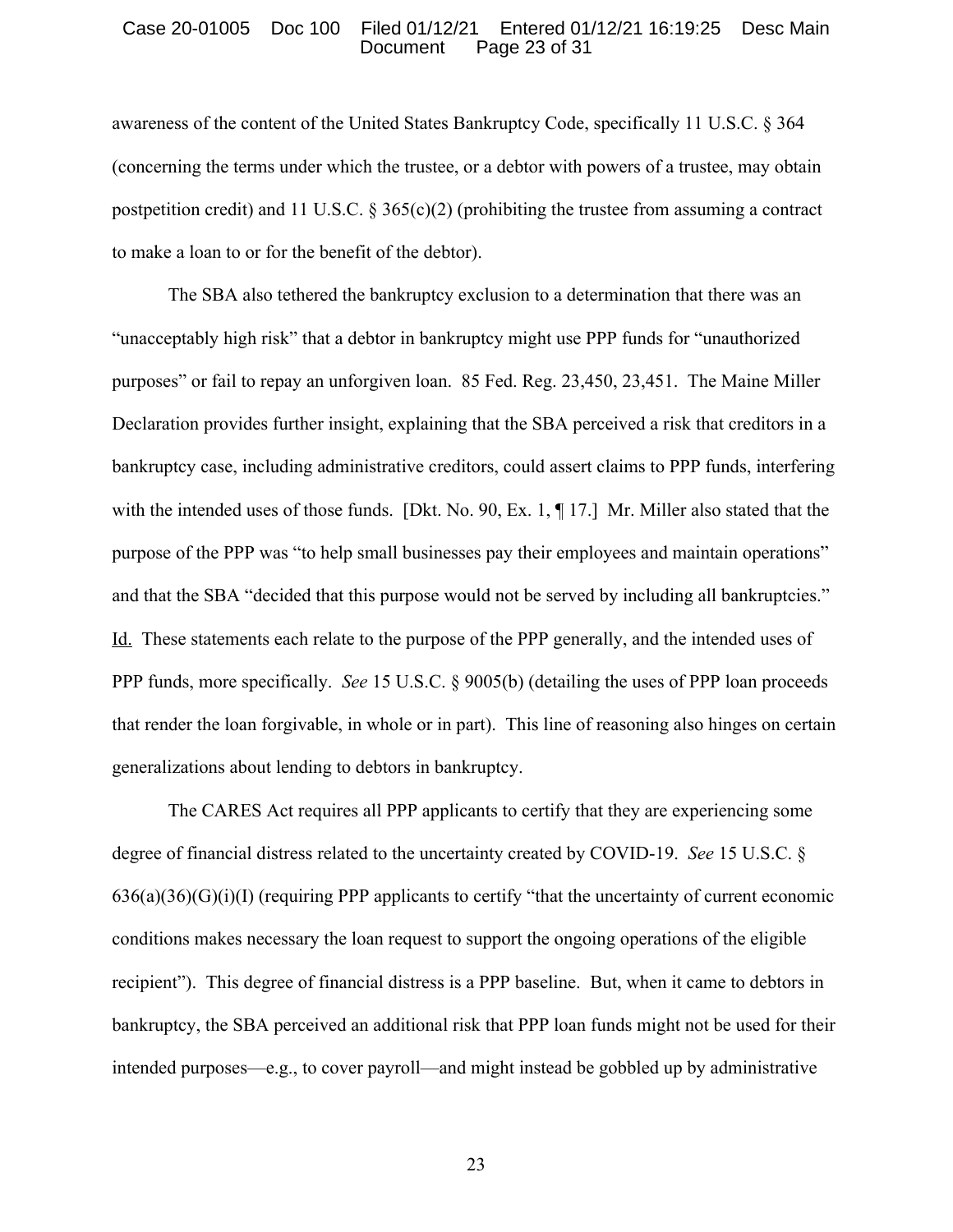### Case 20-01005 Doc 100 Filed 01/12/21 Entered 01/12/21 16:19:25 Desc Main Document Page 24 of 31

creditors. The SBA apparently perceived that debtors, as a group, were more likely than nondebtors to be suffering from financial distress unrelated to COVID-19 and teetering on the verge of ceasing operations. This is a fair, commonsense generalization.

The Hospitals counter this generalization with specificity, asserting that they are, in fact, attempting to reorganize. That is all very well, but the SBA simply did not have the luxury of considering the particulars of individual bankruptcy cases. And many reorganizations do fail despite the debtors' best efforts. The Bankruptcy Code provides a mechanism by which a chapter 11 reorganization may be converted to a liquidation, *see* 11 U.S.C. § 1112, in which any unencumbered assets would be distributed in accordance with the waterfall contained in 11 U.S.C. § 726. Any PPP funds remaining with the estate upon conversion might not be used to fund payroll or other operating expenses that would render the loan forgivable, but instead could be paid to the trustee, professionals employed by the trustee, or a host of other chapter 7 administrative expenses. Although a PPP loan might qualify for priority if obtained pursuant to an order under 11 U.S.C. § 364(b) or (c), the loan would only be repaid in a liquidation to the extent that any funds remaining with the estate were (i) unencumbered and (ii) not subject to a claim of higher priority. Even if a PPP loan obtained administrative expense status during the chapter 11 case, if the case later converted to a chapter 7 case, the administrative expenses of the chapter 7 case would take priority over the administrative expenses of the chapter 11 case. *See* 11 U.S.C. §§ 507(a)(2), 726(b). The reality is that the Hospitals pose a false dichotomy: lending to debtors who are reorganizing in chapter 11 is relatively safe and simple (and therefore those debtors should not have been excluded from the PPP) whereas lending to chapter 7 debtors and debtors liquidating in chapter 11 cases would not promote the purposes of the PPP (and therefore the SBA could have properly excluded only those debtors). The Court does not perceive that the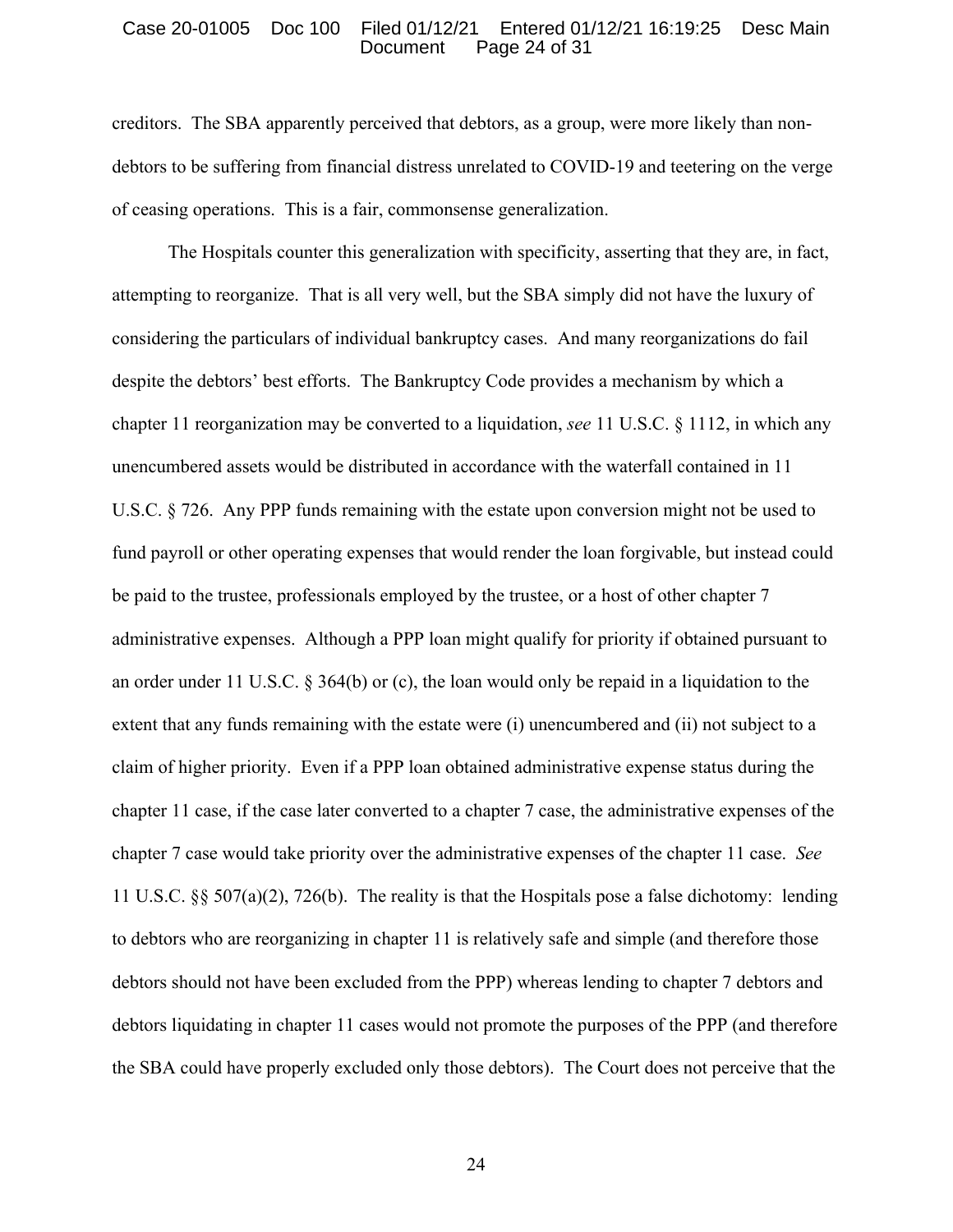## Case 20-01005 Doc 100 Filed 01/12/21 Entered 01/12/21 16:19:25 Desc Main Document Page 25 of 31

distinction is quite so stark.<sup>7</sup> If PPP funds were not used for their intended purposes and were instead used to cover the expenses of a liquidation, the PPP loan would not be forgiven, and the SBA would be liable on its guarantee of the unforgiven loan balance in the event of nonpayment. The Bankruptcy Code gives rise to the prospect that a reorganization may, at any time, become a liquidation, and liquidation would not further the purposes of the PPP.<sup>8</sup> The SBA did not err in determining that there was a risk that PPP loan proceeds might be diverted to purposes not intended by the CARES Act in a bankruptcy case, and that the loan, if not forgiven, might not be repaid. The SBA did not act arbitrarily or capriciously in deciding that debtors should be excluded from the program due to that risk.

The Hospitals resist this conclusion too, asserting that the SBA relied on factors that Congress did not intend the agency to consider. The Hospitals aver that Congress removed all underwriting criteria for the PPP, pointing to the part of the statute requiring a PPP applicant to certify that the loan is necessary to sustain continued operations. *See* 15 U.S.C. §  $636(a)(36)(G)(i)(I)$ . The Hospitals further assert that Congress did not intend the SBA to

<sup>&</sup>lt;sup>7</sup> This conclusion is bolstered, to a limited extent, by the recent amendments to the PPP included in the Consolidated Appropriations Act of 2021, Pub. L. No. 116-260, 134 Stat. 1182 (2020). In that legislation, Congress amended 11 U.S.C. § 364 by adding a new subsection (g). Pub. L. No. 116-620, § 320, 134 Stat. 1182, 2015. Under that subsection, a bankruptcy court may authorize a trustee or a debtor in possession in three types of cases to obtain a loan under 15 U.S.C. § 636(a)(36), with such a loan to be treated as a debt to the extent the loan is not forgiven, with priority equal to a claim of the kind specified in 11 U.S.C. § 364(c)(1). Pub. L. No. 116-620, § 320, 134 Stat. 1182, 2015. Notably, however, this amendment is only to take effect if and when the Administrator submits to the Director of the Executive Office for the United States Trustee a determination that any such debtor would be eligible for a loan under section 636(a)(36). Pub. L. No. 116-620, § 320, 134 Stat. 1182, 2016. This discretion now expressly conferred on the Administrator does not extend to chapter 11 debtors generally; it applies only to subchapter V cases (which are a subset of chapter 11 cases), chapter 12 cases, and chapter 13 cases.

<sup>&</sup>lt;sup>8</sup> Although the Hospitals' chapter 11 cases could not be converted to chapter 7 without their consent, *see* 11 U.S.C. § 1112(c), the risk of reorganizational failure is not entirely obviated by their nonprofit status. Even a chapter 11 case commenced by a nonprofit remains subject to dismissal under 11 U.S.C. § 1112(b). The point is, not all chapter 11 reorganizations are successful.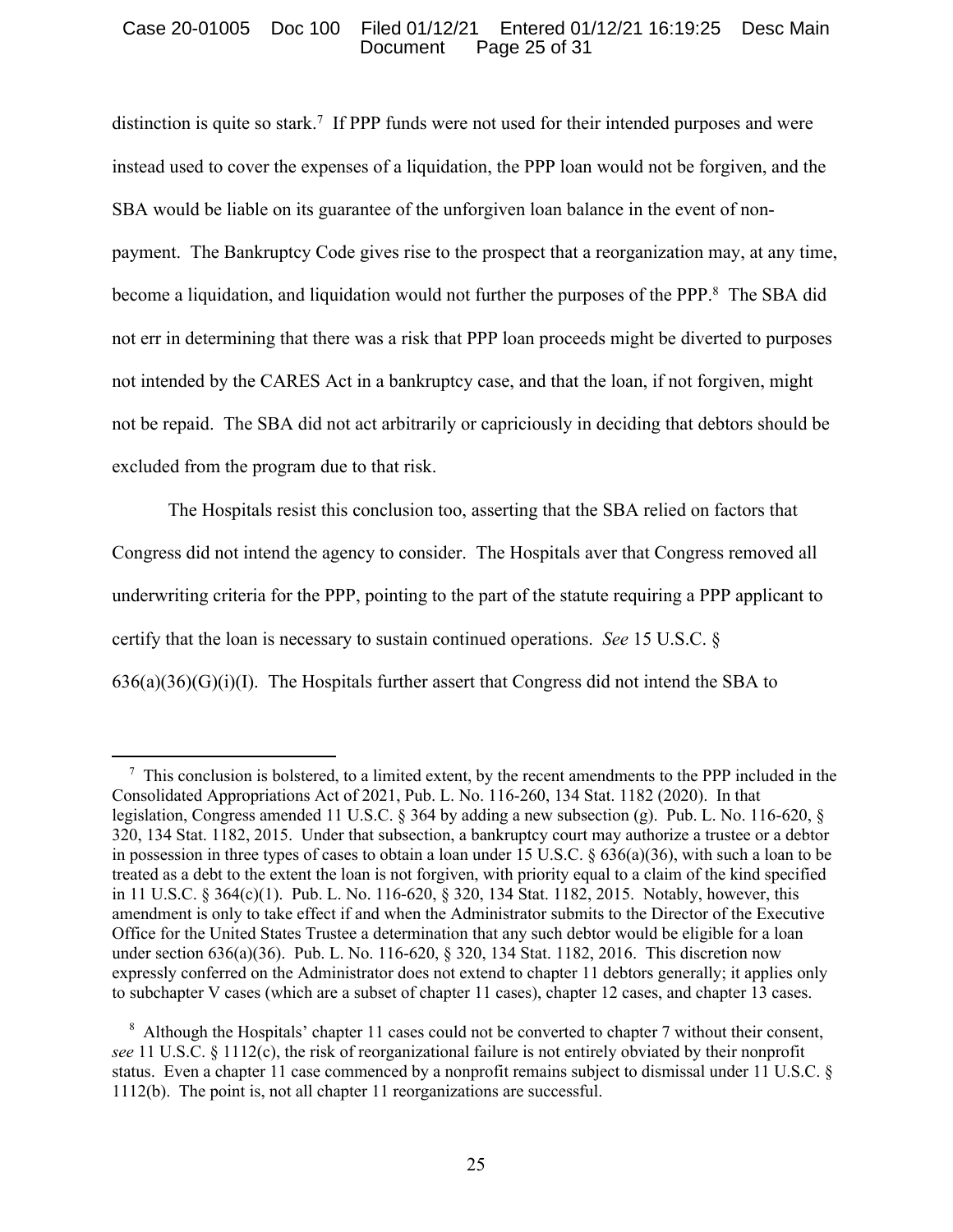## Case 20-01005 Doc 100 Filed 01/12/21 Entered 01/12/21 16:19:25 Desc Main Document Page 26 of 31

consider an applicant's ability to repay an unforgiven PPP loan, pointing to the section of the statute that eliminated the requirements of collateral and a personal guarantee. *See* 15 U.S.C. §  $636(a)(36)(J)$ . In the Court's view, the Hospitals read too much into these specific provisions and too little into the other provisions of the PPP. Congress did not suspend for PPP loans the sound value requirement generally applicable to Section 7(a) loans, and it authorized the SBA to guarantee PPP loans on the same terms and conditions as other Section 7(a) loans, except as otherwise provided in 15 U.S.C. § 636(a)(36). *See* id. § 636(a)(36)(B). Yes, there are indications that the loans were to be used for forgivable purposes, but there were also statutory provisions for unforgiven loan balances. The SBA dutifully complied with the parts of the statute cited by the Hospitals, while continuing to impose a minimal, streamlined underwriting standard—a targeted effort to ensure that the loans would either be forgiven or repaid. In doing so, the SBA did not rely on factors which Congress did not intend the agency to consider.

The SBA asserts that the bankruptcy exclusion was justified as an effort to fulfill the statutory sound value requirement. The Hospitals urge the Court to disregard this assertion for two reasons. First, they point out that the Administrator stipulated that the SBA does not analyze PPP applications to determine whether a loan to a particular applicant would be of sound value. Second, the Hospitals note that the sound value requirement does not expressly surface as part of the rationale offered in the Fourth IFR or the Maine Miller Declaration. The stipulation raised by the Hospitals does not have the significance they ascribe to it. Instead, the stipulation simply underscores that the SBA decided to streamline PPP loan processing. As for the Hospitals' timeliness complaints, the Court cannot disregard the fact that sound value is a component of the statutory PPP calculus. Stated differently, the sound value requirement is hard-wired in the statute such that it cannot be brushed aside. When evaluating whether the SBA acted arbitrarily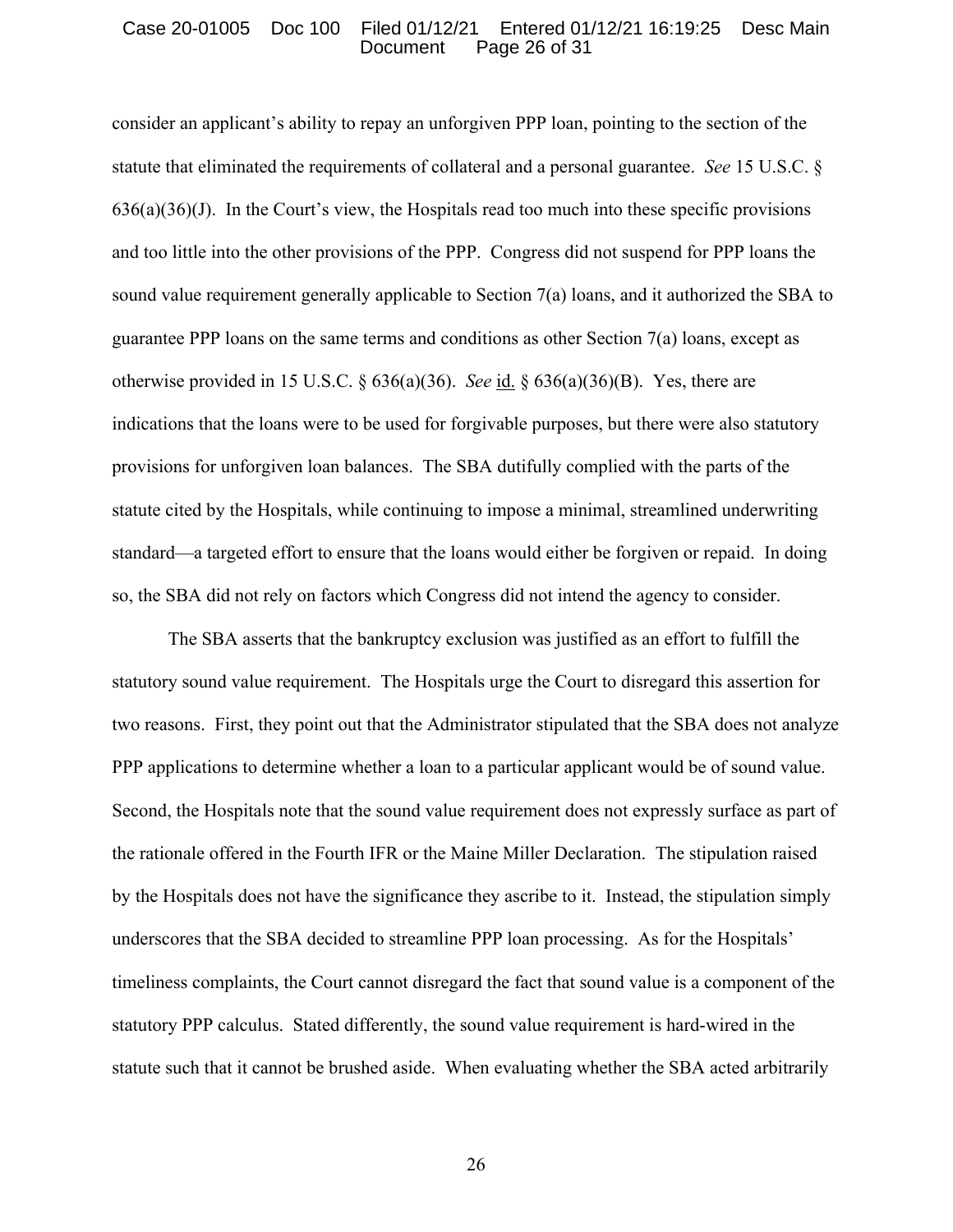## Case 20-01005 Doc 100 Filed 01/12/21 Entered 01/12/21 16:19:25 Desc Main Document Page 27 of 31

and capriciously by adopting the bankruptcy exclusion, the Court is tasked with considering whether the SBA relied on factors that Congress did not intend the agency to consider. The SBA's sound value argument properly arises in this context, in response to the Hospitals' contention that Congress eliminated all underwriting requirements and did not intend the SBA to consider how PPP loan funds would be used or whether the loans would be repaid.

The Hospitals' next argument fares no better. They say that the SBA failed to consider the protections that the Bankruptcy Code might have offered to accommodate the SBA's concerns about extending PPP loans to debtors. In the Hospitals' view, these bankruptcy protections include: (a) the requirement that the debtor provide notice to interested parties prior to a hearing under 11 U.S.C. § 364; (b) a chapter 11 debtor's obligation to file monthly operating reports on the docket, thereby providing transparency about the use of PPP funds; (c) the bankruptcy court's ability to order the debtor to segregate PPP funds from other funds; (d) the court's ability to hold a debtor in contempt for unauthorized uses of PPP funds; and (e) the SBA's ability to secure a priority claim under 11 U.S.C.  $\S$  507. Perhaps these protections might have ameliorated some of the SBA's concerns about PPP lending in the bankruptcy setting. It is possible that some other rational choice might have been made in light of the SBA's concerns. But an agency is not generally required to "consider all policy alternatives in reaching a decision." State Farm, 463 U.S. at 51. The Court's task is not to second-guess, but rather to determine whether the bankruptcy exclusion was supported by adequate reasoning. *See*  Chevron, 467 U.S. at 843 n.11 ("The court need not conclude that the agency construction was the only one it permissibly could have adopted to uphold the construction, or even the reading the court would have reached if the question initially had arisen in a judicial proceeding."). The SBA did not act arbitrarily or capriciously by failing to consider the ways in which a PPP loan to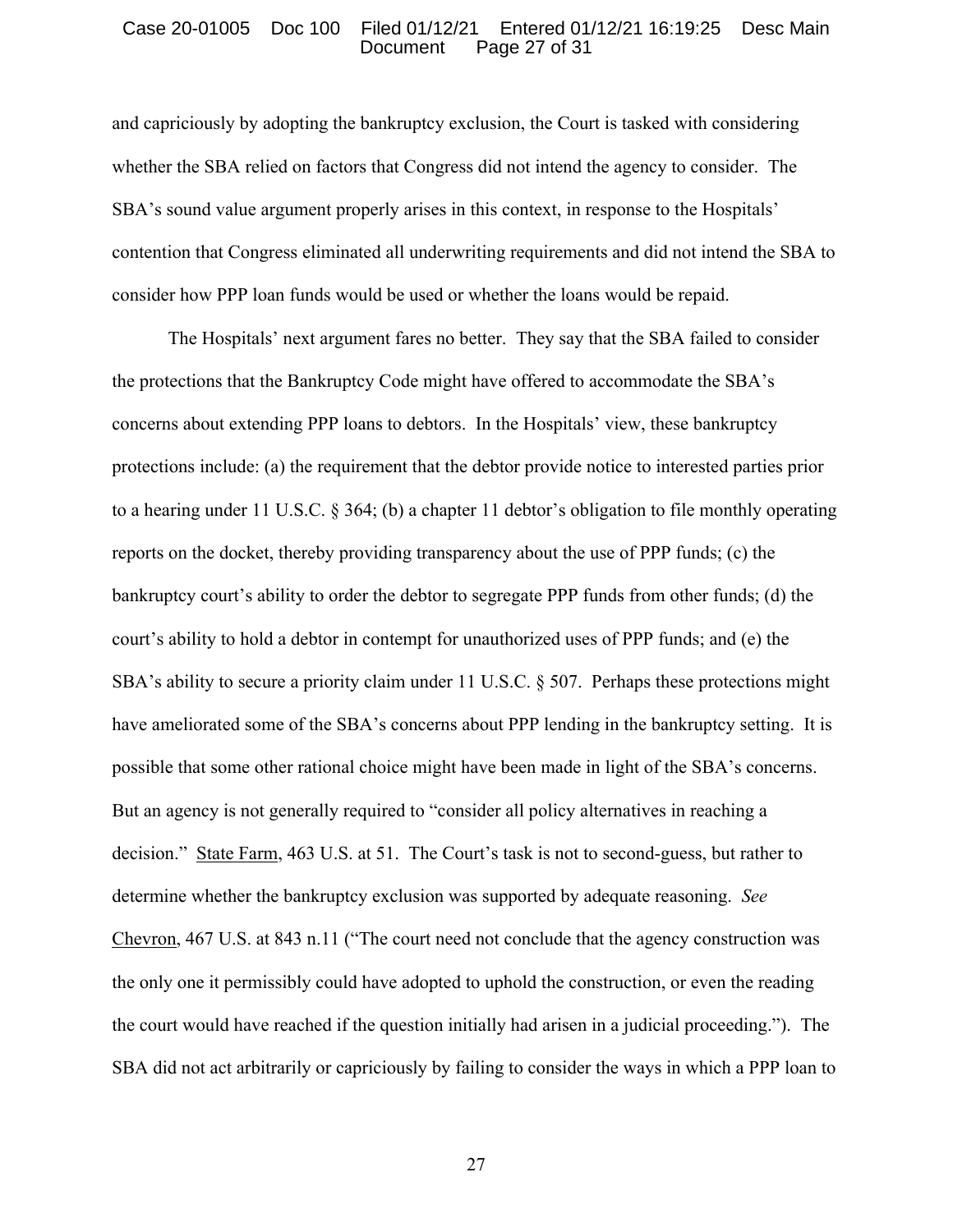#### Case 20-01005 Doc 100 Filed 01/12/21 Entered 01/12/21 16:19:25 Desc Main Document Page 28 of 31

a debtor could have been structured. There was nothing in the CARES Act requiring the agency to consider these aspects of the Bankruptcy Code. And, for the reasons already discussed, the SBA was pursuing a streamlined process. Invoking these bankruptcy protections would have been far from streamlined, requiring involvement on the part of the SBA or the lender in thousands of individual bankruptcy cases.

Finally, the Hospitals insist that there may be some (or even many) cases where a PPP recipient outside of bankruptcy is less creditworthy than a debtor in a bankruptcy case. They make sweeping arguments about the how the statute should operate based on the Hospitals' own circumstances, as if all debtors attempting to reorganize under chapter 11 have similar circumstances. That is simply not the case. Yes, one could find a recipient of a PPP loan outside of bankruptcy that is less creditworthy than the Hospitals. That does not mean that the SBA acted arbitrarily or capriciously when it acted quickly based on a commonsense generalization about lending to debtors in cases under Title 11. The Hospitals identify the problem with generalizations: they are not universally true. Some PPP borrowers outside of bankruptcy likely posed greater credit risks than some debtors in bankruptcy. But because of the pressure to promulgate a rule that would result in expeditious lending, and because of the permissibility of discriminating against debtors in lending under 11 U.S.C. § 525, a universal, one-size-fits-all rule was justified, notwithstanding the shortcomings of generalized risk assessment.

#### **III. FINAL CONSIDERATIONS**

Although the rules promulgated by executive agencies are not immune from judicial review, some amount of deference is generally warranted. But how much? Where, as here, the challenged rule does not represent a departure from prior practice and where the agency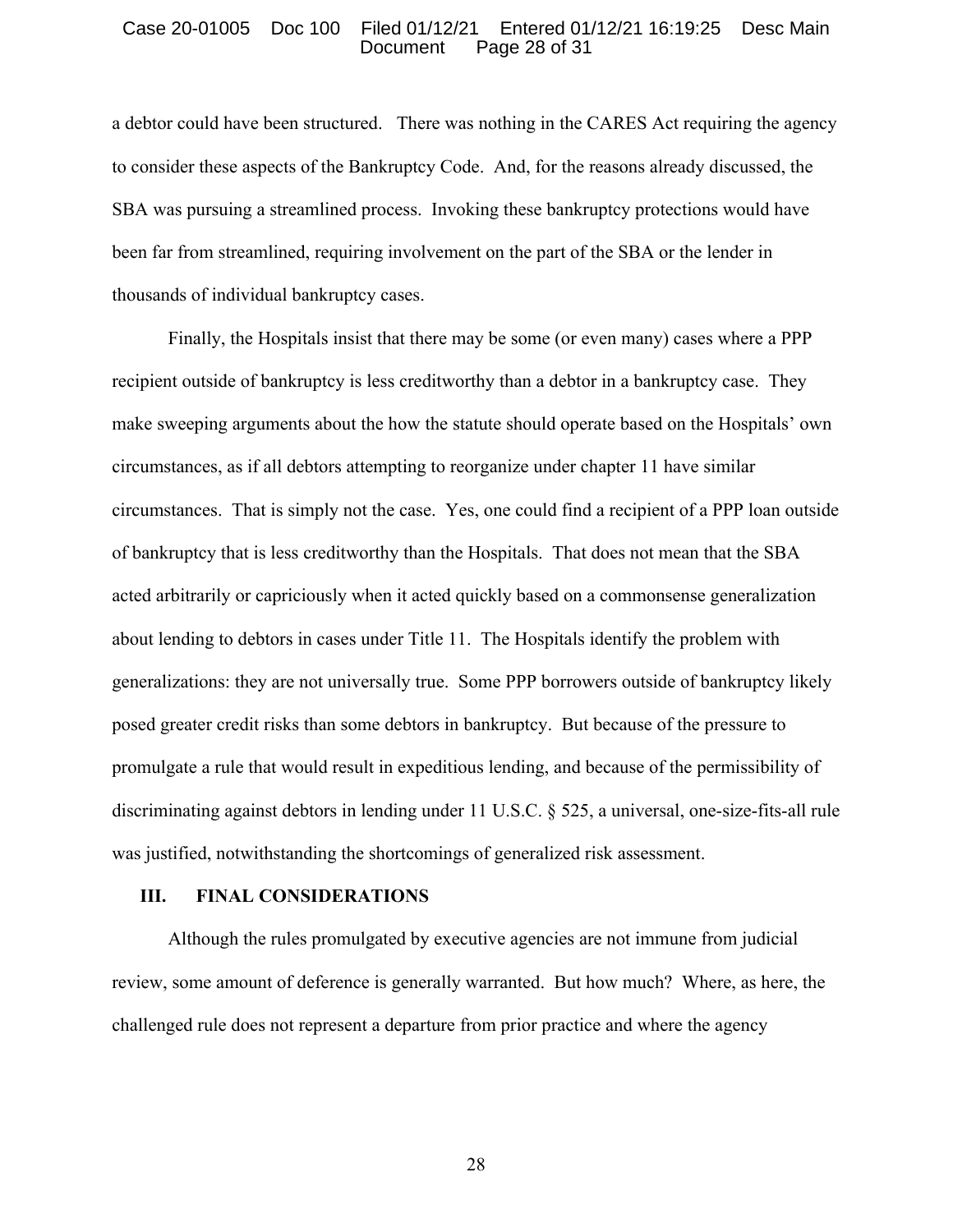#### Case 20-01005 Doc 100 Filed 01/12/21 Entered 01/12/21 16:19:25 Desc Main Document Page 29 of 31

promulgated the challenged rule under enormous pressure and statutory deadlines, the amount of deference should be at its zenith.

The Hospitals assert that the bankruptcy exclusion does not pass the State Farm test because it is not supported by any facts, data, or evidence. They read too much into State Farm without accounting for the significant distinctions between the rulemaking process that Congress prescribed in that case and the process prescribed here. In State Farm, the regulation at issue was a rule requiring manufacturers to install passive restraints in vehicles to protect vehicle occupants in the event of a collision. 463 U.S. at 34. The regulation, adopted after lengthy proceedings, required vehicle manufacturers to install either of two passive restraint devices: airbags or automatic seatbelts. Id. at 34-37. After the regulation was adopted, the agency determined that seatbelts would not accomplish the anticipated safety benefits because many individuals would detach them. Id. at 38. Based on this determination, and while continuing to acknowledge the effectiveness of airbags, the agency entirely rescinded the passive restraint requirement without considering an amendment to the regulation that would have required vehicle manufacturers to install airbags. *See* id. at 46-48. Under the circumstances, the Supreme Court deemed the rescission arbitrary and capricious, concluding that the mandatory passive restraint rule could not be abandoned without any consideration of an airbag-only requirement given the agency's determination that airbags remained cost-beneficial, life-saving technology. Id. at 48.

Although State Farm articulates the applicable test, its holding is largely inapposite. In State Farm, the agency action at issue was the rescission of a preexisting rule. The statute governing the agency specifically required it to compile a record of its rulemaking proceedings, and the applicable legislative history manifested congressional intent that the agency's findings be supported by "substantial evidence." The bankruptcy exclusion, by contrast, appeared in the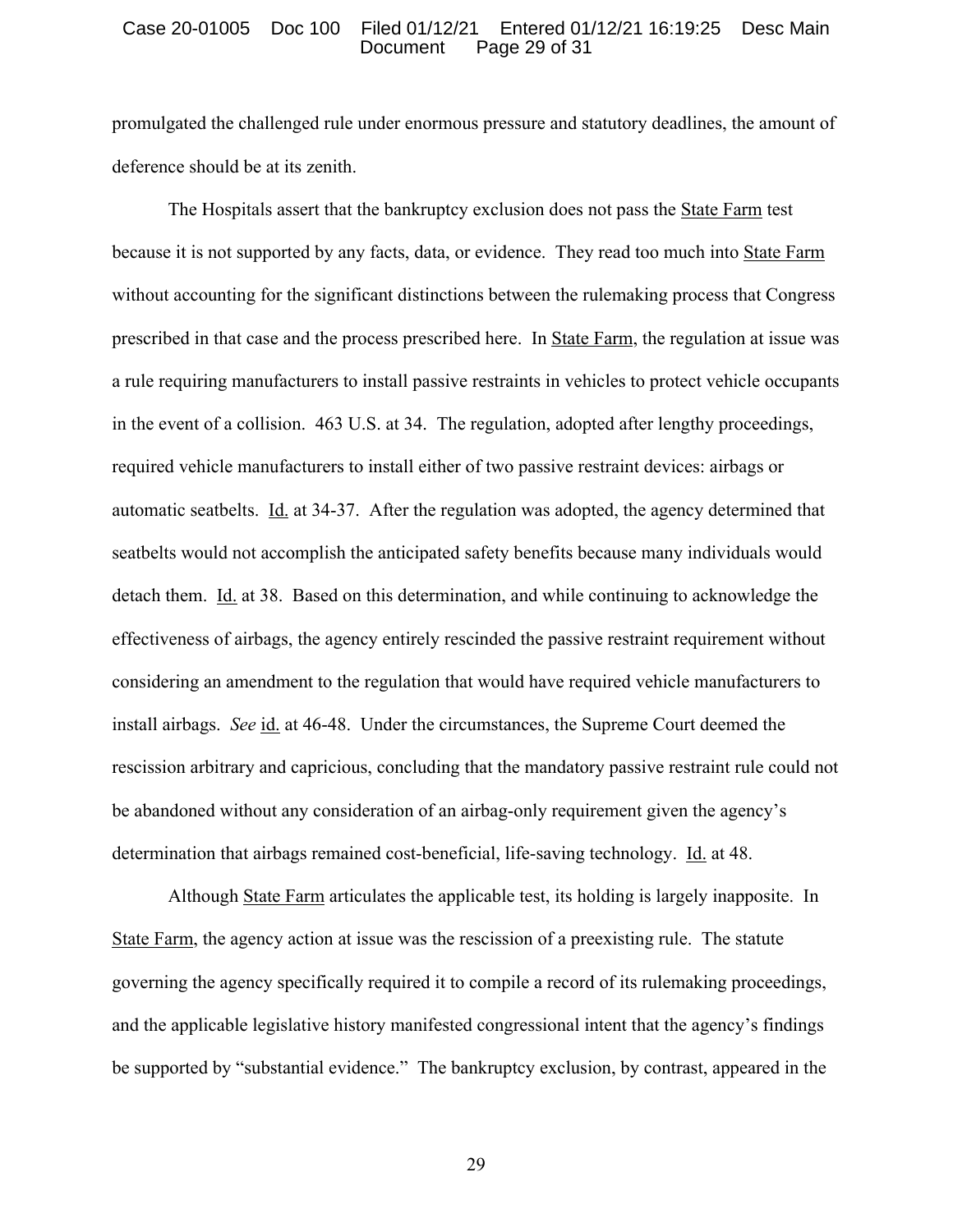#### Case 20-01005 Doc 100 Filed 01/12/21 Entered 01/12/21 16:19:25 Desc Main Document Page 30 of 31

promulgation of a new rule and the statute authorizing the rule manifested the legislature's intent that the SBA dispense with ordinary rulemaking processes and act with alacrity.

The SBA did not engage in factfinding in any typical sense. No hearings were convened, and no studies were conducted. No statements from the public or subject matter experts were solicited or considered. One can easily imagine the outcry that would have ensued if, following the adoption of the CARES Act, the SBA had conducted studies or gathered statements before promulgating the PPP application form. Under the circumstances, the Court is not troubled that the SBA did not marshal the type of information one might ordinarily classify as "evidence" before adopting the bankruptcy exclusion.

The Hospitals do not contest the need for the SBA to have acted quickly. They do nitpick the manner in which the SBA reached its decision. But their real quarrel relates to the SBA's decision on the merits, which they view as unfair and discriminatory. As for discrimination, the Court has already determined that 11 U.S.C. § 525 does not protect the Hospitals from the sort of discrimination that occurred here. In other words, from a bankruptcy perspective, the exclusion of debtors from the PPP was a lawful choice. That conclusion—that section 525 is not applicable here—bears, to a certain extent, on the fairness of the SBA's decision. Other aspects of Title 11 also bear on the fairness of the bankruptcy exclusion. As the SBA observed, lending to debtors (in any type of bankruptcy case) is purely voluntary: no debtor can force a lender to make a postpetition loan. That reality reflects the nuances of lending to debtors in bankruptcy.

The viability of the bankruptcy exclusion under the APA has been extensively litigated in bankruptcy and district courts across the country. Some courts have upheld the exclusion; others have struck it down. In this Court's view, the bankruptcy exclusion was a reasonable choice that cannot be fairly depicted as arbitrary or capricious. The decisions that reach the contrary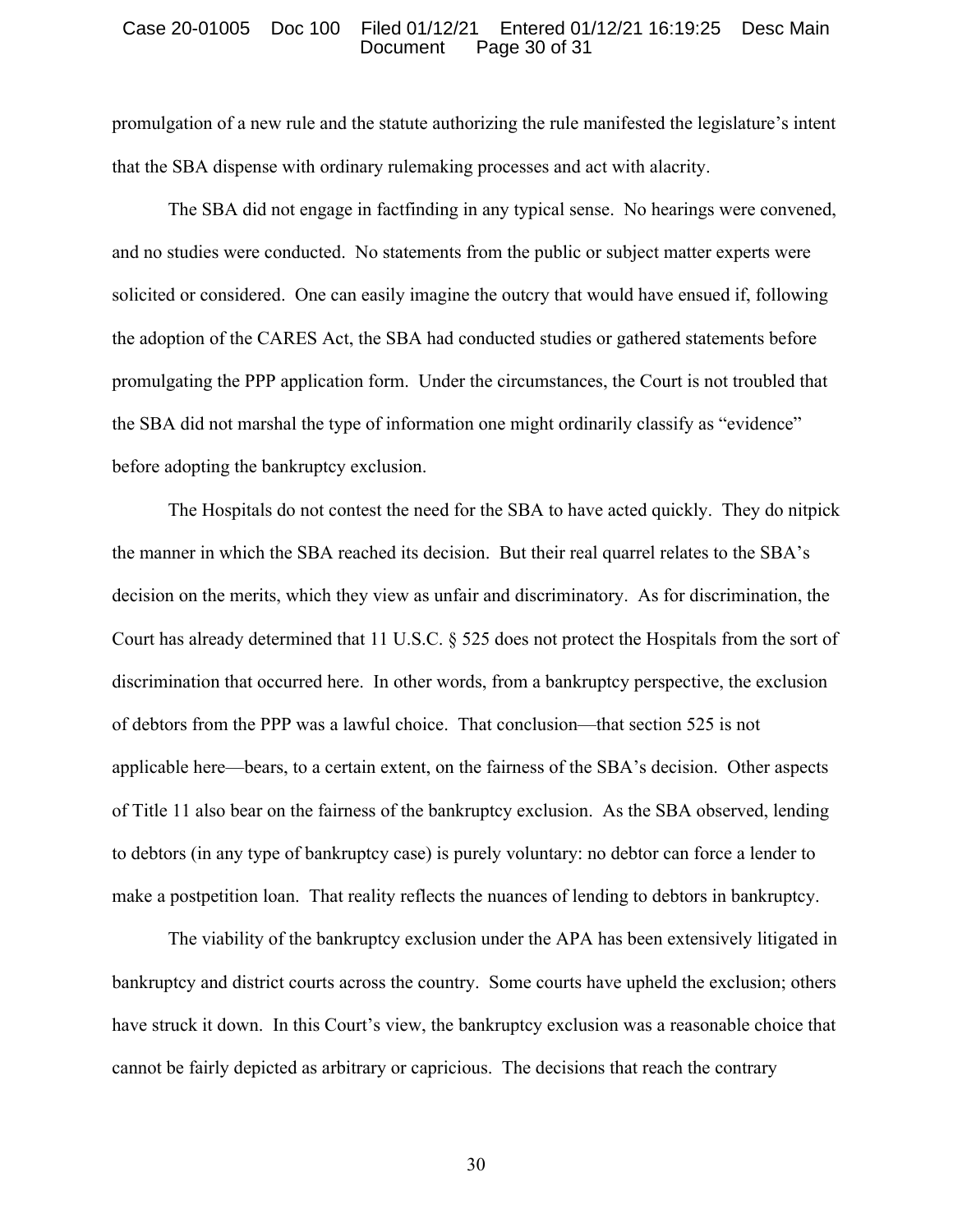## Case 20-01005 Doc 100 Filed 01/12/21 Entered 01/12/21 16:19:25 Desc Main Page 31 of 31

conclusion suffer from a fatal flaw; they ultimately substitute a judicial determination for that of the SBA. That is precisely what the Hospitals are asking the Court to do here; the ask is revealed by the nature of the remedy requested. For the alleged violation of the APA, the Hospitals do not seek the ordinary remedy of remand to the agency for further investigation or new rulemaking. Instead, they ask the Court to compel the SBA to pay to the Hospitals the full amount of the PPP loans they were denied.

Although this Court would likely have crafted a different rule if asked to write on a blank slate, that is not the task at hand. Because the SBA engaged in reasoned decision making and the bankruptcy exclusion is a permissible construction of the enabling legislation, the Court must defer to that decision.

Date: January 12, 2021

 Michael A. Fagone United States Bankruptcy Judge District of Maine